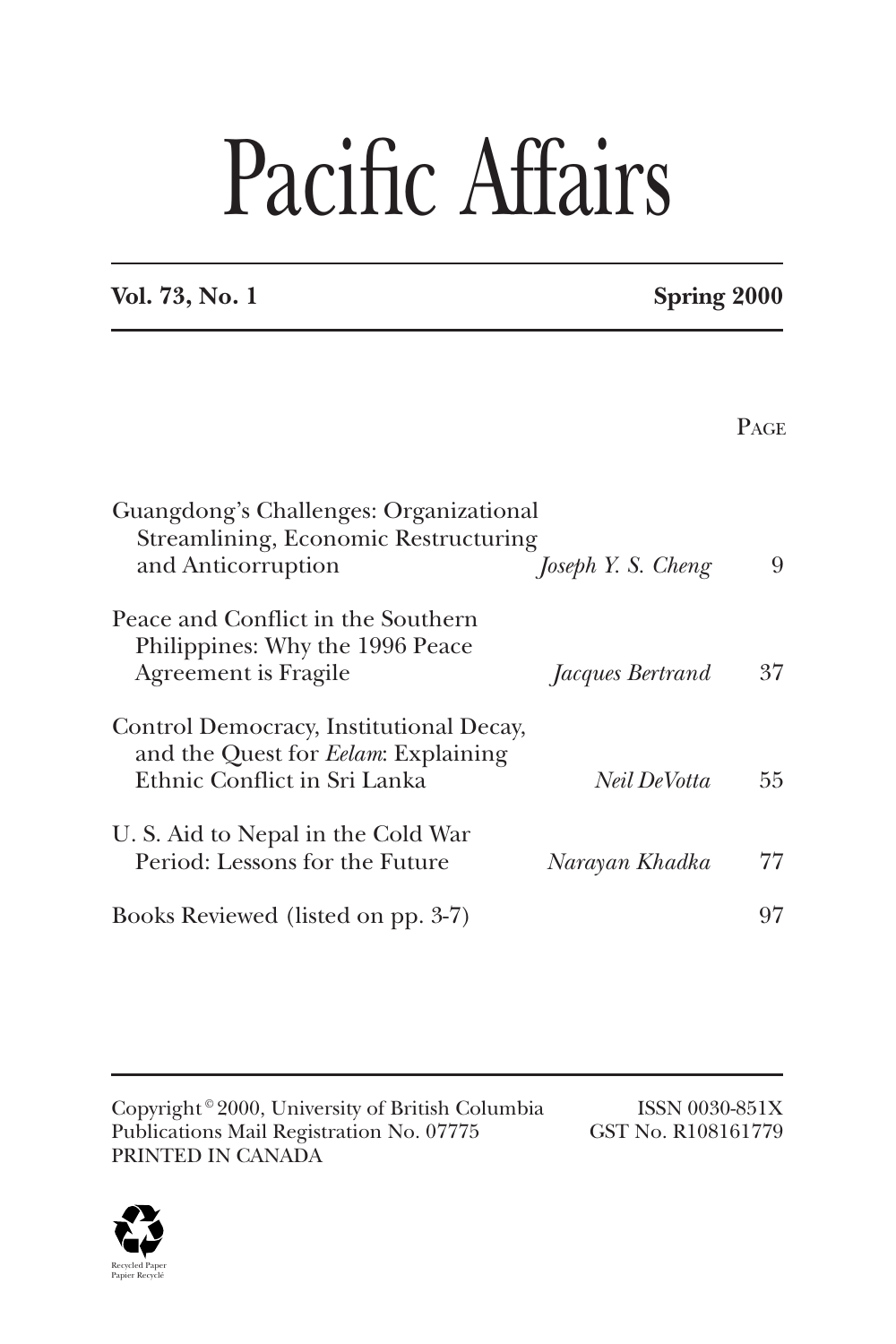### **ABSTRACTS**

### **Guangdong's Challenges: Organizational Streamlining, Economic Restructuring and Anticorruption**

*Joseph Y. S. Cheng*

Since 1979, Guangdong has been a laboratory in China's economic reform process, testing various reform policies and their political limits. In the 1990s, the thrust of China's economic reform has been transforming state enterprises into independent legal entities responsible for their own profits and losses. Re-defining government functions is both a prerequisite and a logical consequence of such reforms of state enterprises. The objective is to separate government from enterprises, and to promote "small government, big society". Guangdong's success in economic restructuring has enabled it to make satisfactory progress in organizational streamlining. However, corruption has been rampant in the province, attracting central interference, tarnishing its reputation and that of its leaders. Reducing the size of the bureaucracy is supposed to facilitate improvements in remuneration for civil servants and eventually contribute to combat corruption. The complex interactions of the above also raise the fundamental question of the limitations of the reforms in the absence of democratization.

### **Peace and Conflict in the Southern Philippines: Why the 1996 Peace Agreement is Fragile**

*Jacques Bertrand*

The 1996 agreement between the Moro National Liberation Front (MNLF) and the government of the Republic of the Philippines ended more than two decades of hostilities. Its cornerstone was the creation of an expanded autonomous region in Mindanao, which must be confirmed in a plebiscite in 1999 or 2000. For the first time, the government of the Philippines and Muslims in Mindanao agreed on a shared understanding of the territorial claim of the Muslims. Muslims gained some protection of their way of life and a recognition of a right to self-government. Furthermore, MNLF leaders were given the opportunity to rule during the transition to a fuller autonomy.

Nevertheless, these achievements have been insufficient to attract the support of Christians, Lumads, and even many Muslims. Many factors have weakened the peace process. First, the transitional structures of autonomy do not provide a good test for future autonomous institutions because of mismanagement and corruption. Second, these structures received little support from groups other than the MNLF, including non-Muslims as well as Muslims, such as supporters of the Moro Islamic Liberation Front. Third, the agreement did not address the issue of land rights. Fourth, the peace accord has not produced many of its expected benefits, especially an improvement in living standards for Muslims. By the end of 1998, the peace process had been severely weakened. We could expect that the plebiscite on expanded autonomy will have little success. While the article argues that the 1996 peace agreement is fragile, it also concludes on some options that might strengthen it.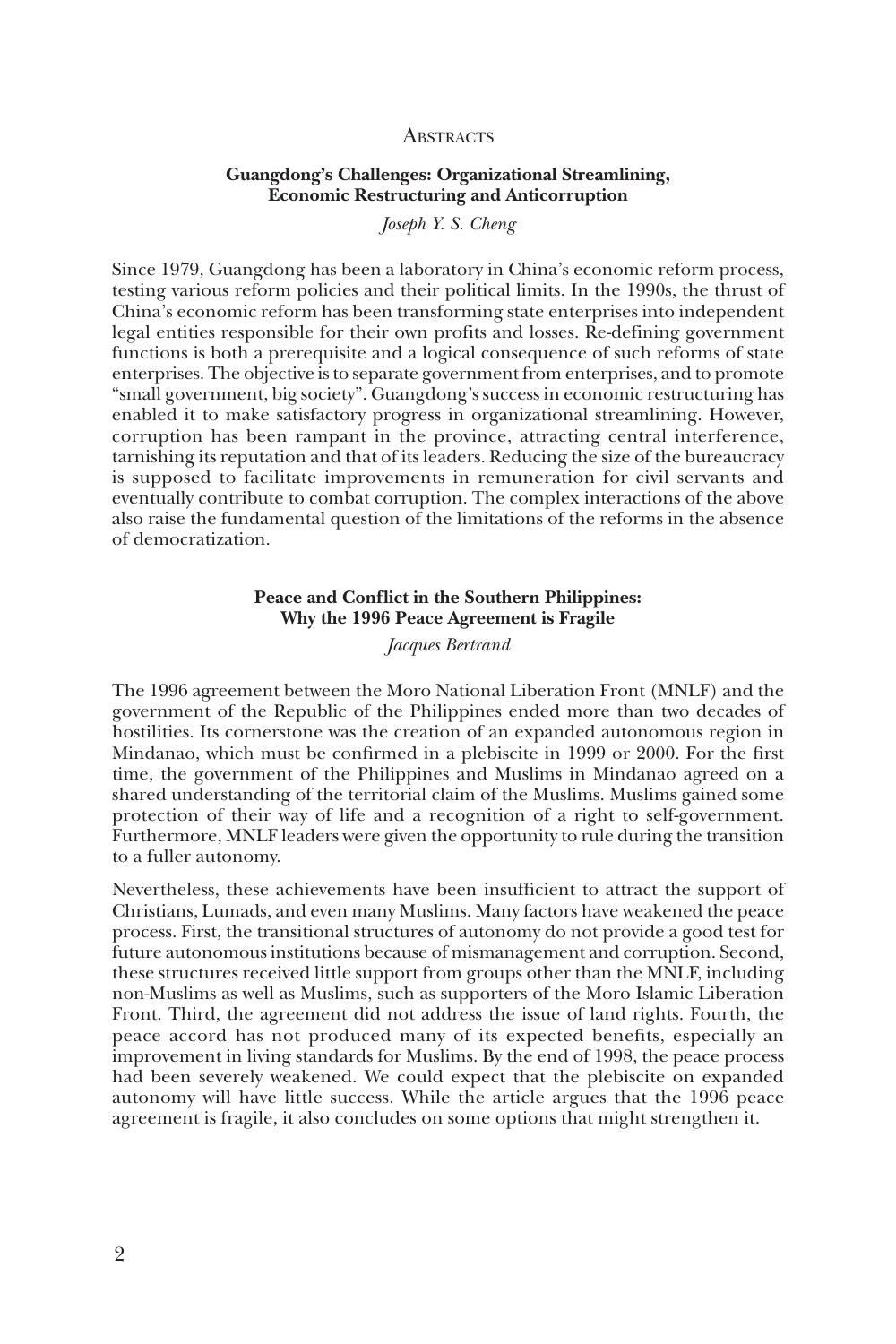### **Control Democracy, Institutional Decay, and the Quest for** *Eelam***: Explaining Ethnic Conflict in Sri Lanka**

*Neil DeVotta*

Despite their utility within specific contexts, theories centered on religion, colonialism, and caste and class cleavages are inadequate to explain Sri Lanka's complex and protracted ethnic conflict. Consequently, a more overarching framework, which argues that the two phases of Tamil mobilization — political and military — and the eventual push towards secession are a consequence of institutional decay, is utilized. The majority attempt to create a Sinhalese ethnocracy by marginalizing the minority Tamils within the context of a "control democracy" and the concomitant institutional decay is thus responsible for the durability and near intractability of Sri Lanka's bloody civil war. A devolved political structure that allows for a high degree of Tamil selfdetermination within a united Sri Lanka is called for in order to ensure the island's communal groups voluntarily coalesced.

### **U. S. Aid to Nepal in the Cold War Period: Lessons for the Future**

*Narayan Khadka*

Nepal was one of the first countries in South Asia to receive U.S. aid. As in other countries, the U. S. used aid as an instrument of its foreign policy in Nepal in the Cold War period. The major foreign policy objectives of the United States in Nepal were a) to help Nepal maintain its independence and neutrality, b) to contain a possible threat of communism in Nepal, c) to support Nepal's development efforts, and d) to enhance Nepal's western orientation.

This paper has three main objectives, to examine the fundamental objectives of the U. S. aid in Nepal in the Cold War period, to assess the major achievements of the U. S. aid objectives, and to draw conclusions on the future directions of its aid. The paper uses an analytical approach using secondary sources of information. The paper concludes that the U. S. aid in Nepal was not successful in achieving its foreign policy objectives and that since some of the conditions have not changed despite the end of the Cold War, the U. S. will continue to maintain its foreign policy interest.

### BOOKS REVIEWED IN THIS ISSUE

### **Asia General**

| EMERGING ECONOMIC SYSTEMS IN ASIA: A Political and |                     |    |
|----------------------------------------------------|---------------------|----|
| Economic Survey. Edited by Kyoko Sheridan.         | Xiaoming Huang      | 97 |
| REORIENT: Global Economy in the Asian Age.         |                     |    |
| By Andre Gunder Frank.                             | Marta Rohatynskyj   | 98 |
| TERROR IN THE MIND OF GOD: The Global Rise of      |                     |    |
| Religious Violence. By Mark Juergensmeyer.         | Roger Friedland 100 |    |
| SHATTERING THE MYTH: Islam Beyond Violence.        |                     |    |
| By Bruce Lawrence.                                 | Roger Friedland 100 |    |
| THE GREAT HILL STATIONS OF ASIA.                   |                     |    |
| By Barbara Crossette.                              | Terry McGee 103     |    |
|                                                    |                     |    |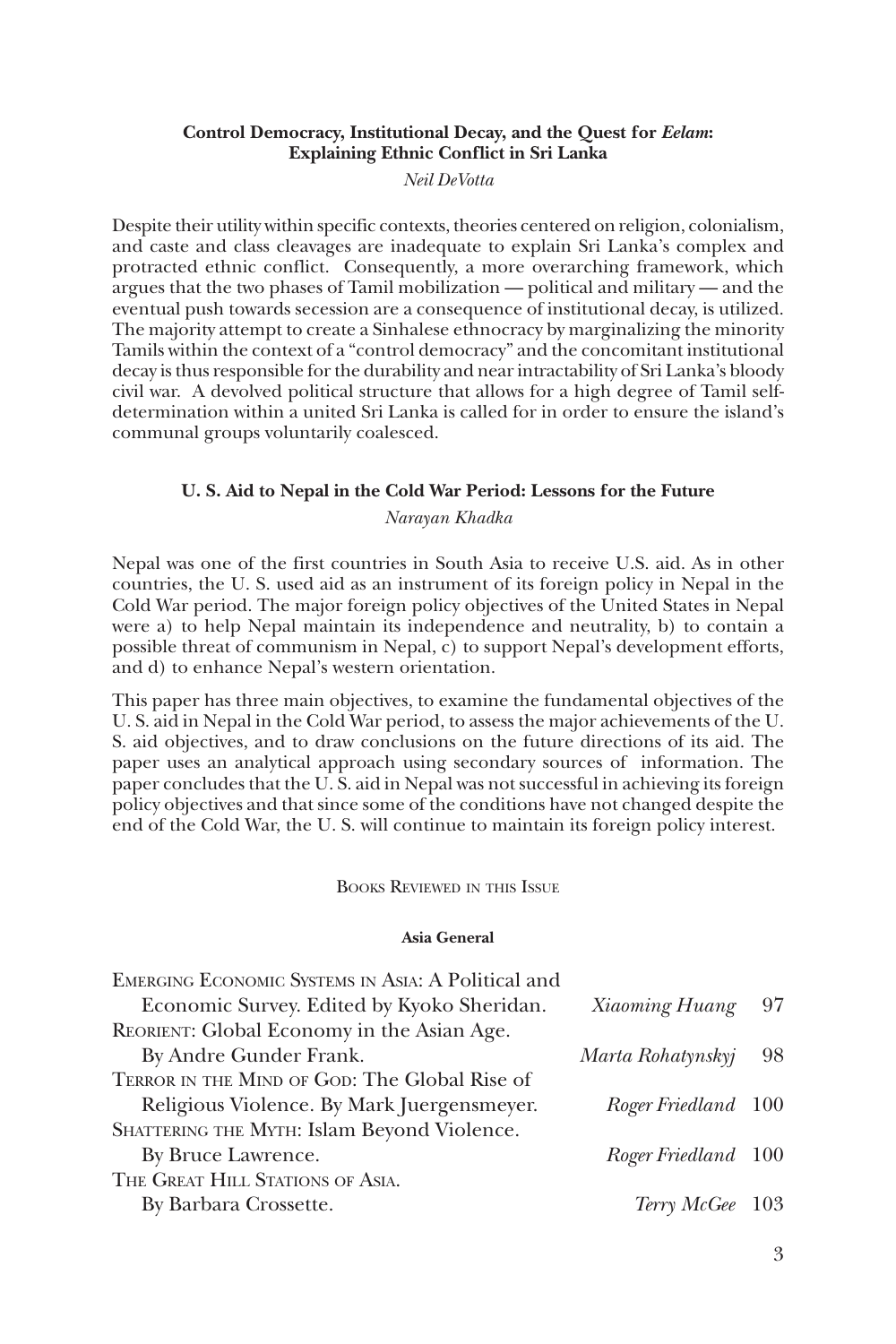| THE NATION AND ECONOMIC GROWTH: Korea                                             |                      |     |
|-----------------------------------------------------------------------------------|----------------------|-----|
| and Thailand. By Yoshihara Kunio.                                                 | Joel R. Campbell 104 |     |
| <b>China and Inner Asia</b>                                                       |                      |     |
| CHINA's NATIONAL INCOME, 1952-1995. Edited by                                     |                      |     |
| Hsueh Tien-tung and Li Qiang.                                                     | Samuel P. S. Ho      | 105 |
| CHINESE WORKERS: A New History.                                                   |                      |     |
| By Jackie Sheehan.<br>THE JEWS OF CHINA: Volume One: Historical and               | Greg O'Leary         | 106 |
| Comparative Perspectives. Edited and with                                         |                      |     |
| an introduction by Jonathan Goldstein.                                            | Margo S. Gewurtz     | 107 |
| CHINA's ROAD TO DISASTER: Mao, Central Politicians,                               |                      |     |
| and Provincial Leaders in the Unfolding of                                        |                      |     |
| the Great Leap Forward, 1955-1959.                                                |                      |     |
| By Frederick C. Teiwes and Warren Sun.                                            | David Bachman        | 109 |
| OTHER MODERNITIES: Gendered Yearnings in China                                    |                      |     |
| after Socialism. By Lisa Rofel.<br>WRITING WOMEN IN MODERN CHINA: An Anthology of | Ngai Pun             | 111 |
| Women's Literature from the Early Twentieth                                       |                      |     |
| Century. Edited by Amy D. Dooling and Kristina                                    |                      |     |
| M. Torgeson.                                                                      | <b>Richard King</b>  | 112 |
| IDEOLOGY, POWER, TEXT: Self-Representation and                                    |                      |     |
| the Peasant "Other" in Modern Chinese                                             |                      |     |
| Literature. By Yi-tse Mei Feuerwerker.                                            | James A. Flath       | 114 |
| ART AND POLITICS IN CHINA 1949-1984.                                              | Colin Mackerras      | 115 |
| By Maria Galikowski.                                                              |                      |     |
| <b>Northeast Asia</b>                                                             |                      |     |
| JAPANESE FOREIGN POLICY: The Emerging Logic of                                    |                      |     |
| Multilateralism. By Akiko Fukushima.                                              | Davis B. Bobrow      | 117 |
| CULTURES OF ANTIMILITARISM: National Security in                                  |                      |     |
| Germany and Japan. By Thomas U. Berger.                                           | Hanns W. Maull       | 118 |
| JAPANESE BUSINESS MANAGEMENT: Restructuring                                       |                      |     |
| for Low Growth and Globalization. Edited by                                       |                      |     |
| Hasegawa Harukiyo and Glenn D. Hook.<br>THE JAPANESE FOREIGN EXCHANGE MARKET.     | <b>Malcolm Smith</b> | 119 |
| By Beate Reszat.                                                                  | Malcolm Smith        | 119 |
| DECIDING THE PUBLIC GOOD: Governance and Civil Society                            |                      |     |
| in Japan. Edited by Yamamoto Tadashi.                                             | David W. Edgington   | 121 |
| THE CROSS IN THE DARK VALLEY: The Canadian                                        |                      |     |
| Protestant Missionary Movement in the                                             |                      |     |
| Japanese Empire, 1931-1945. By A. Hamish Ion.                                     | Cyril Powles         | 123 |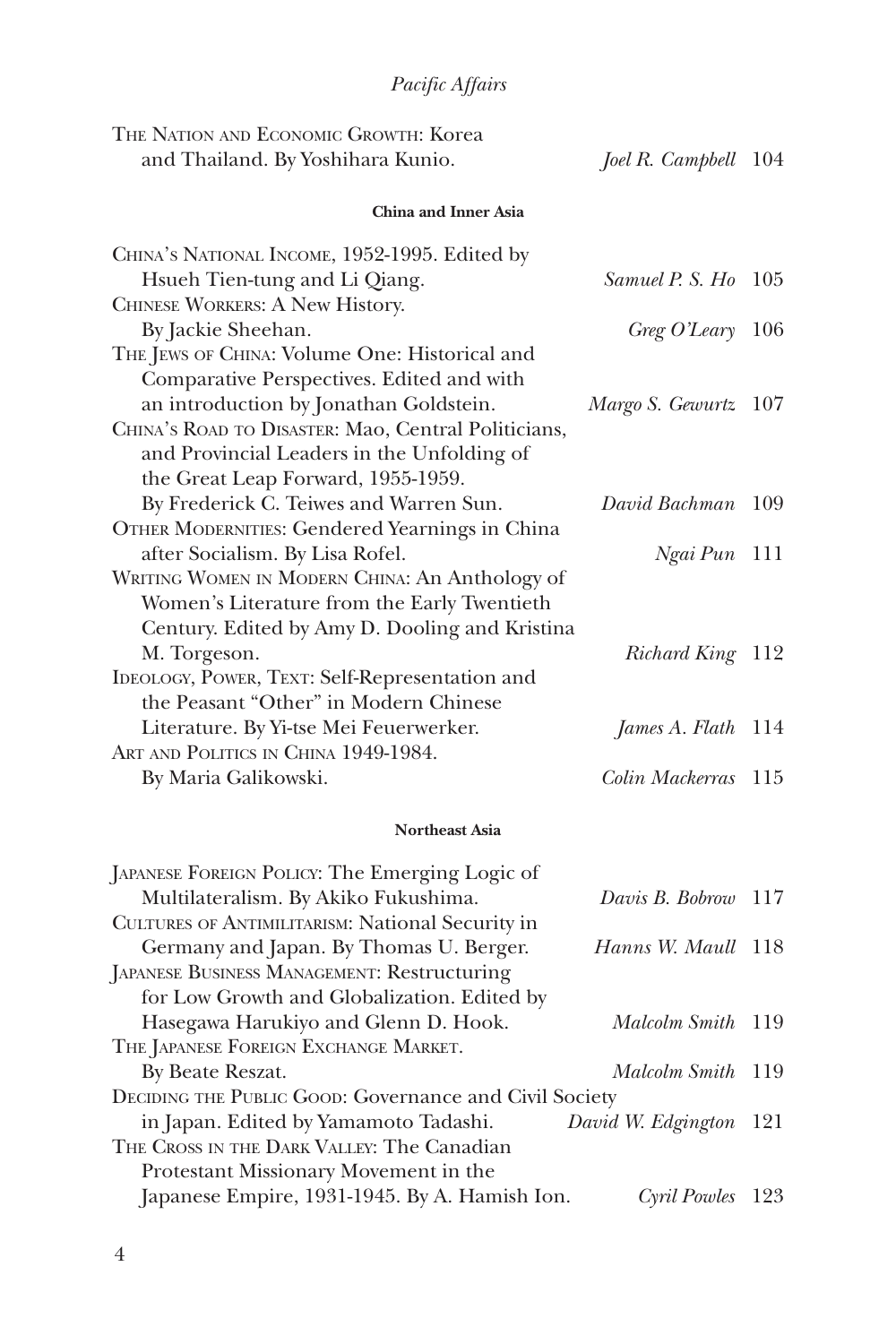| THE KAKURE KIRISHITAN OF JAPAN: A Study of their |                    |  |
|--------------------------------------------------|--------------------|--|
| Development, Beliefs and Rituals to the          |                    |  |
| Present Day. By Stephen Turnbull.                | Neil McMullin 125  |  |
| FRENCH POLICY: Towards the Bakufu and Meiji      |                    |  |
| Japan 1854-95. By Richard Sims.                  | Harold Bolitho 126 |  |
| TAKARAZUKA: Sexual Politics and Popular Culture  |                    |  |
| in Modern Japan. By Jennifer Robertson.          | Hiroshi Aoyagi 128 |  |
| HAN UNBOUND: The Political Economy of South      |                    |  |
| Korea. By John Lie.                              | Eun Mee Kim 129    |  |
|                                                  |                    |  |

### **South Asia**

| INDIA IN WORLD AFFAIRS: Towards the 21st Century.   |                          |     |
|-----------------------------------------------------|--------------------------|-----|
| Edited by Usha Thakkar and Mangesh Kulkarni.        | $Dinshaw$ Mistry 131     |     |
| No AGING IN INDIA: Alzheimer's, the Bad Family, and |                          |     |
| Other Modern Things. By Lawrence Cohen.             | Barbara D. Miller 132    |     |
| EVERYBODY LOVES A GOOD DROUGHT: Stories from        |                          |     |
| India's Poorest Districts. By P. Sainath.           | Harry Blair 133          |     |
| UNTOUCHABLE PASTS: Religion, Identity, and Power    |                          |     |
| among a Central Indian Community, 1780-1950.        |                          |     |
| By Saurabh Dube.                                    | Owen M. Lynch $135$      |     |
| RIOTS AND VICTIMS: Violence and the Construction    |                          |     |
| of Communal Identity Among Bengali Muslims,         |                          |     |
| 1905-1947. By Patricia A. Gossman.                  | Archana Daya Shankar 136 |     |
| AFGHANISTAN: Mullah, Marx, and Mujahid.             |                          |     |
| By Ralph H. Magnus and Eden Naby.                   | William Maley            | 137 |
|                                                     |                          |     |

### **Southeast Asia**

| <b>WEAK AND STRONG STATES IN ASIA-PACIFIC SOCIETIES.</b> |                        |  |
|----------------------------------------------------------|------------------------|--|
| Edited by Peter Dauvergne.                               | R. S. Milne 138        |  |
| DANCE OF LIFE: Popular Music and Politics in             |                        |  |
| Southeast Asia. By Craig A. Lockard.                     | John A. Lent $140$     |  |
| WITHOUT HONOUR: Defeat in Vietnam and Cambodia.          |                        |  |
| By Arnold R. Isaacs.                                     | Mark W. McLeod 141     |  |
| LES MISSIONNAIRES FRANCAIS AU TONKIN ET AU SIAM,         |                        |  |
| XVIIE-XVIIIE SIECLES. Volume 1.                          |                        |  |
| By Alain Forest.                                         | Alexander Woodside 143 |  |
| LES MISSIONNAIRES FRANCAIS AU TONKIN ET AU SIAM,         |                        |  |
| XVIIE-XVIIIE SIECLES. Volume 2.                          |                        |  |
| By Alain Forest.                                         | Alexander Woodside 143 |  |
| LES MISSIONNAIRES FRANCAIS AU TONKIN ET AU SIAM,         |                        |  |
| XVIIE-XVIIIE SIECLES. Volume 3.                          |                        |  |
| By Alain Forest.                                         | Alexander Woodside 143 |  |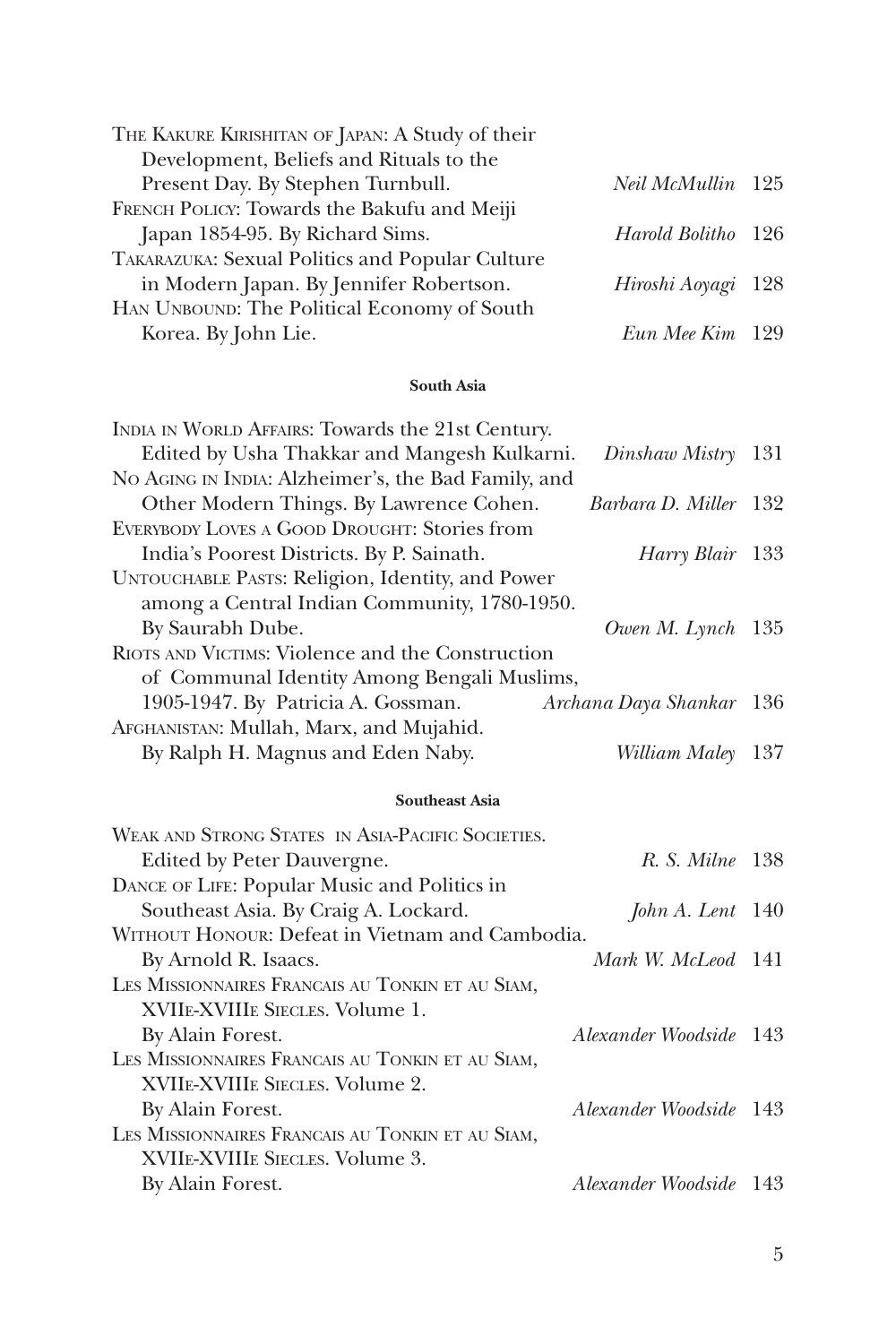| DEFORESTATION IN VIETNAM.                        |                          |  |
|--------------------------------------------------|--------------------------|--|
| By Rodolphe De Koninck.                          | Gordon Brent Ingram 145  |  |
| THE RIDDLE OF MALAYSIAN CAPITALISM: Rent-seekers |                          |  |
| or Real Capitalists?. By Peter Searle.           | Edmund Terence Gomez 146 |  |
| POPULATION AND HISTORY: The Demographic          |                          |  |
| Origins of the Modern Philippines.               |                          |  |
| Edited by Daniel F. Doeppers and Peter Xenos.    | John A. Larkin 147       |  |
| RISING SUN OVER BORNEO: The Japanese Occupation  |                          |  |
| of Sarawak, 1941-1945. By Ooi Keat Gin.          | Bill Sewell 149          |  |
| KAYAN RELIGION: Ritual Life and Religious Reform |                          |  |
| in Central Borneo. By Jérôme Rousseau.           | David Hicks 150          |  |
|                                                  |                          |  |

### **Australasia and the South Pacific**

| CUSTOMARY MARINE TENURE IN AUSTRALIA. Edited by           |                        |     |
|-----------------------------------------------------------|------------------------|-----|
| Nicholas Peterson and Bruce Rigsby.                       | Hartmut Holzknecht 151 |     |
| JAPAN'S AID DIPLOMACY AND THE PACIFIC ISLANDS.            |                        |     |
| By Sandra Tarte.                                          | Alan Rix 153           |     |
| CITIZENSHIP AND INDIGENOUS AUSTRALIANS: Changing          |                        |     |
| Conceptions and Possibilities. Edited by Nicolas          |                        |     |
| Peterson and Will Sanders.                                | Sue Sifa 154           |     |
| HISTORICAL VINES: Enga Networks of Exchange,              |                        |     |
| Ritual, and Warfare in Papua New Guinea.                  |                        |     |
| By Polly Wiessner and Akii Tumu.                          |                        |     |
| Translated by Nitze Pupu.                                 | Mary N. MacDonald 156  |     |
| TIMES ENMESHED: Gender, Space, and History.               |                        |     |
| By Gabriele Sturzenhofecker.                              | Sandra Bamford 157     |     |
| <b>ANOTHER WAY: The Politics of Constitutional Reform</b> |                        |     |
| in Post-coup Fiji. By Brij V. Lal.                        | Michael R. Ogden 159   |     |
| AN AMERICAN ANTHROPOLOGIST IN MELANESIA:                  |                        |     |
| A. B. Lewis and the Joseph N. Field South Pacific         |                        |     |
| Expedition 1909-1913, Volume I: Field Diaries.            |                        |     |
| Edited and annotated by Robert L. Welsch.                 | Carol E. Mayer 160     |     |
| AN AMERICAN ANTHROPOLOGIST IN MELANESIA:                  |                        |     |
| A. B. Lewis and the Joseph N. Field South Pacific         |                        |     |
| Expedition 1909-1913, Volume II: Appendixes.              |                        |     |
| Edited and annotated by Robert L. Welsch.                 | Carol E. Mayer         | 160 |
| <b>IMPERIAL BENEVOLENCE: Making British Authority</b>     |                        |     |
| in the Pacific Islands. By Jane Samson.                   | Bronwen Douglas        | 162 |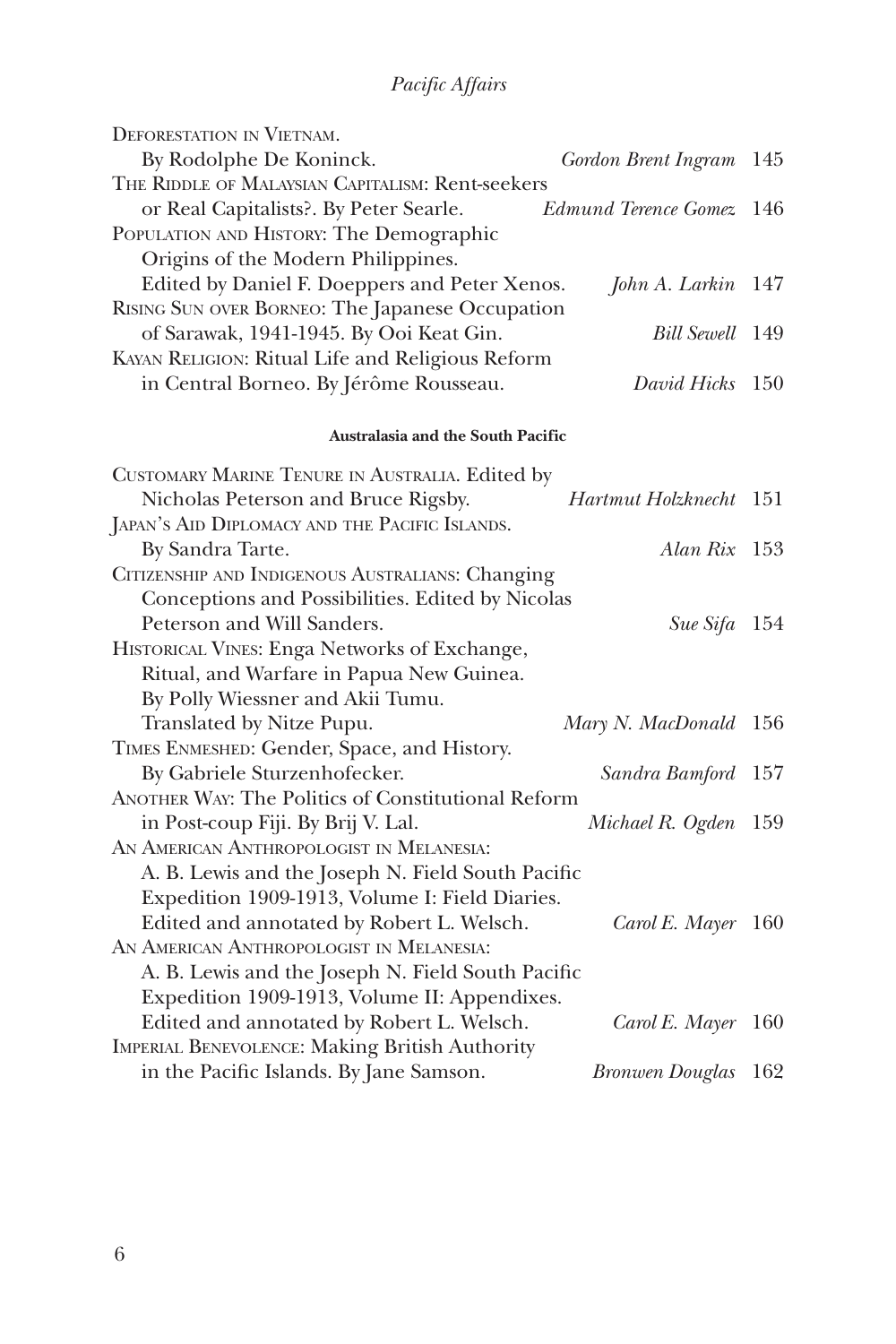### CONTRIBUTORS TO THIS ISSUE

JOSEPH YU-SHEK CHENG is Chair Professor of Political Science at the City University of Hong Kong. He is the founding editor of the *Hong Kong Journal of Social Sciences*. His recent publications include *The Outlook for US-China Relations Following the 1997-1998 Summits* (co-edited with Peter Koehn, 1999), *The Other Hong Kong Report 1997, China in the Post-Deng Era* (1997), and *China Review 1998*.

JACQUES BERTRAND is Assistant Professor of Political Science at the University of Toronto.

- NEIL DEVOTTA is a Ph.D. candidate in the Department of Government at the University of Texas at Austin. His recent publications are: "Sri Lanka's Structural Adjustment Program and its Impact on Indo-Lanka Relations," Asian Survey, vol. 38, no. 5 (May 1998): 457-73; "Arresting the Post-Cold War Sisyphean Quandary: Ethnonationalism, Internal Conflicts, and the Quest for Conflict Resolution," *Journal of Third World Studies*, vol. 17, no. 1 (Spring 2000).
- NARAYAN KHADKA has worked as a Visiting Fellow at numerous universities and institutions in Europe and North America. Currently he is Chief Advisor to the Prime Minister of the Kingdom of Nepal. The views expressed in the paper are wholly that of the author's and they in no way represent the views of his office.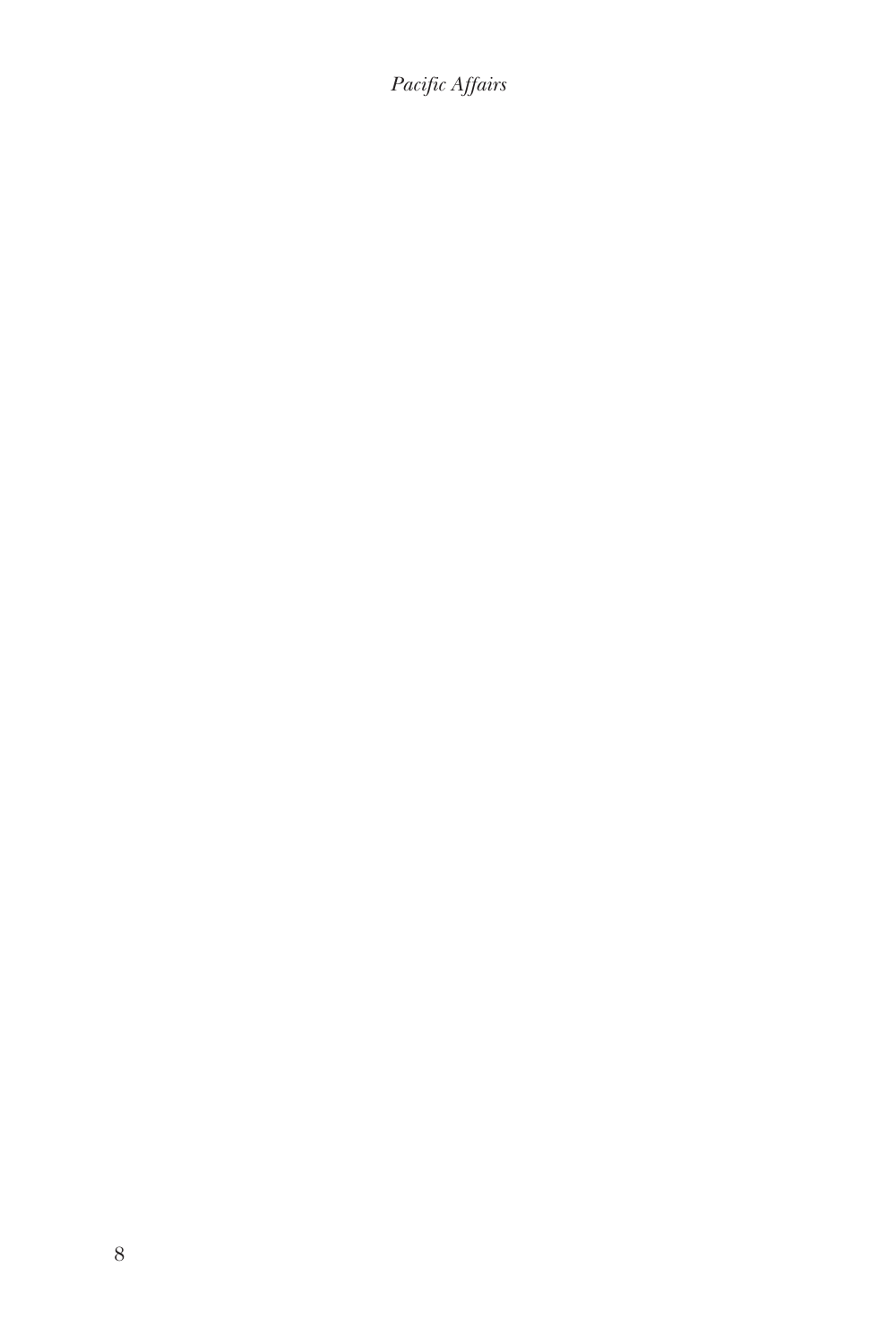### **Vol. 73, No. 2 Summer 2000**

PAGE

The Changing Nature of East Asia as an Economic Region *Dajin Peng* 171 Australian Democracy and the Compound Republic *Graham Maddox* 193 Foreign Aid, Domestic Institutions and Entrepreneurship: Fashioning Management Training Centres in China *David Zweig* 209 Ten Years of Chaos in Burma: Foreign Investment and Economic Liberalization under the SLORC-SPDC 1988-1998 *Stephen McCarthy* 233 Correspondence 263 Books Reviewed (listed on pp. 167-170) 267

| Copyright <sup>®</sup> 2000, University of British Columbia | <b>ISSN 0030-851X</b> |
|-------------------------------------------------------------|-----------------------|
| Publications Mail Registration No. 07775                    | GST No. R108161779    |
| PRINTED IN CANADA                                           |                       |

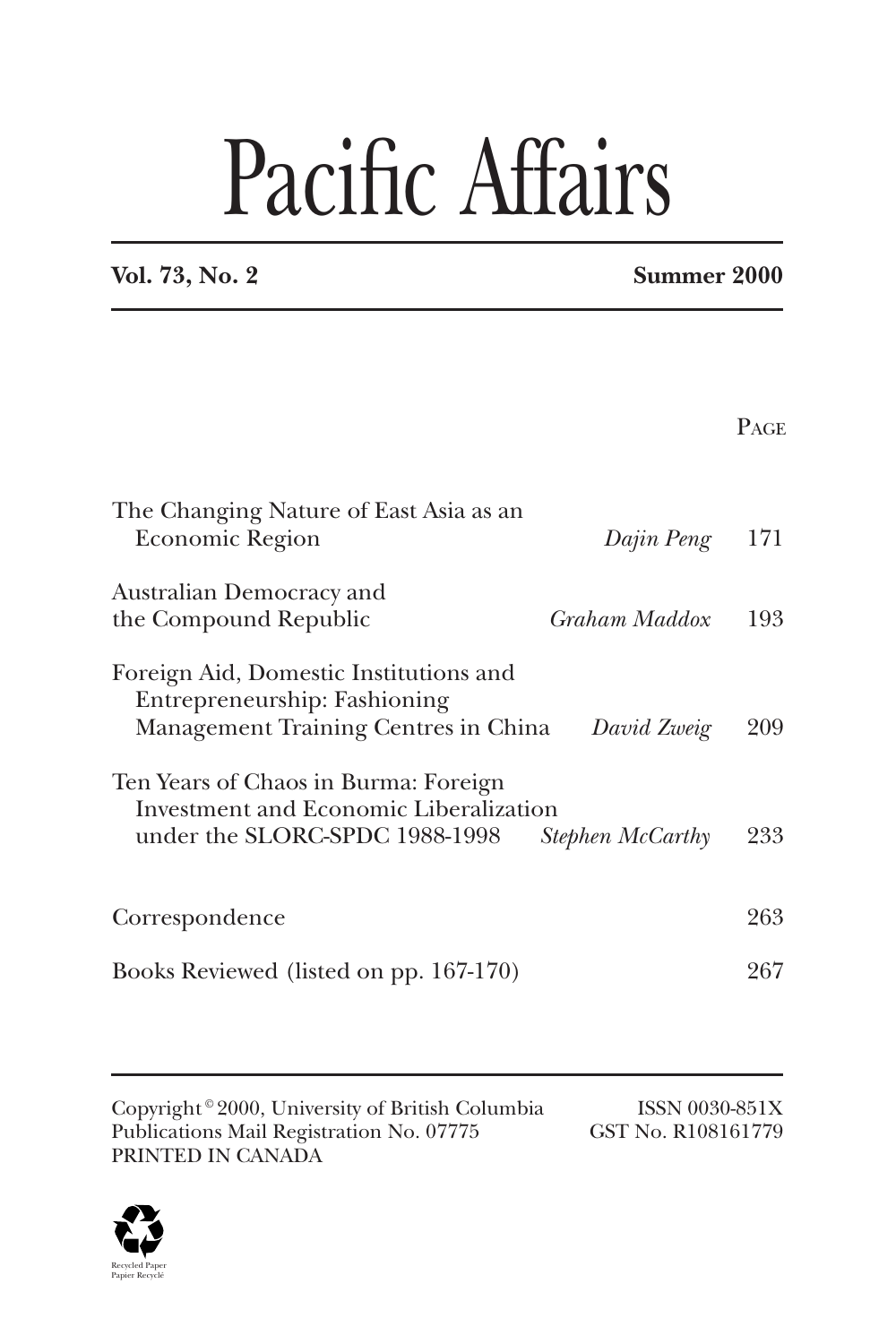### **ABSTRACTS**

### **The Changing Nature of East Asia as an Economic Region**

### *Dajin Peng*

East Asia integration is characterized by informal integration, which distinguish East Asia from other regions emphasizing formal integration. The Regional Production Network (RPN) is a major type of informal integration. It was built by Japanese firms trying to create a Japanese-led multi-tier division of labor in East Asia. The theoretical basis of the RPN is the flying geese model (proposed by Akamatsu) and its modern variants. The RPN was instrumental in forging production ties among East Asian countries and has helped the export-led industrialization of East Asian economies. The RPN helped to drive Asian integration in the absence of strong formal integrative institutions in the region.

However, the RPN is built upon the dependence of other East Asian economies on Japan for technology and on the US for market. The system is likely to break down when the Japanese economy stagnates or when the US can no longer absorb the increasing exports. The breakdown of the RPN is the production factor for the Asian financial crisis. The flying geese model is also static in that it does not reflect the rapid catching up of certain followers. The dominance of the RPN has been challenged by the ethnic Chinese business networks, another type of informal integration. The Chinese networks have helped some ethnic Chinese economies, such as Taiwan and China, enabling them to perform better in the Asian crisis and to catch up with the industrialized countries in global competition. The evolution of the RPN reflects the changing nature of East Asian political economy.

### **Australian Democracy and the Compound Republic**

### *Graham Maddox*

Acknowledged as a post-Enlightenment country, Australia is evidently unencumbered by pre-modern institutions or ideologies. The dominant interpretation of the Australian polity is as a "liberal" nation, structured with constitutional impediments to collectivist action and accommodating to individualist policies. Characterization of Australia as "a compound republic" both reinforces constitutional brakes on coherent government action and forestalls moves to change the constitution into some novel republican form. Yet this paper argues that there is a legitimate collectivist tradition in Australian political history that should not be allowed to be stifled by the dominance of individualist constructions of the polity.

### **Foreign Aid, Domestic Institutions and Entrepreneurship: Fashioning Management Training Centre in China**

### *David Zweig*

The literature on internationalization suggests several ways in which external forces can affect domestic institutional change. Explanations for the extent of the foreign impact include changes in international relative prices, capital flows into a country which create new organizations or restructure existing ones, external demand for structural adjustment, and transnational intellectual communities, which introduce universal norms into an otherwise non-conforming country. Yet domestic forces, such as political structures and institutions – including organizational ideologies, commitments to domestic constituencies, industrial structure or path dependence, local government entrepreneurship, and the local policy environment – all undermine the influence of external forces.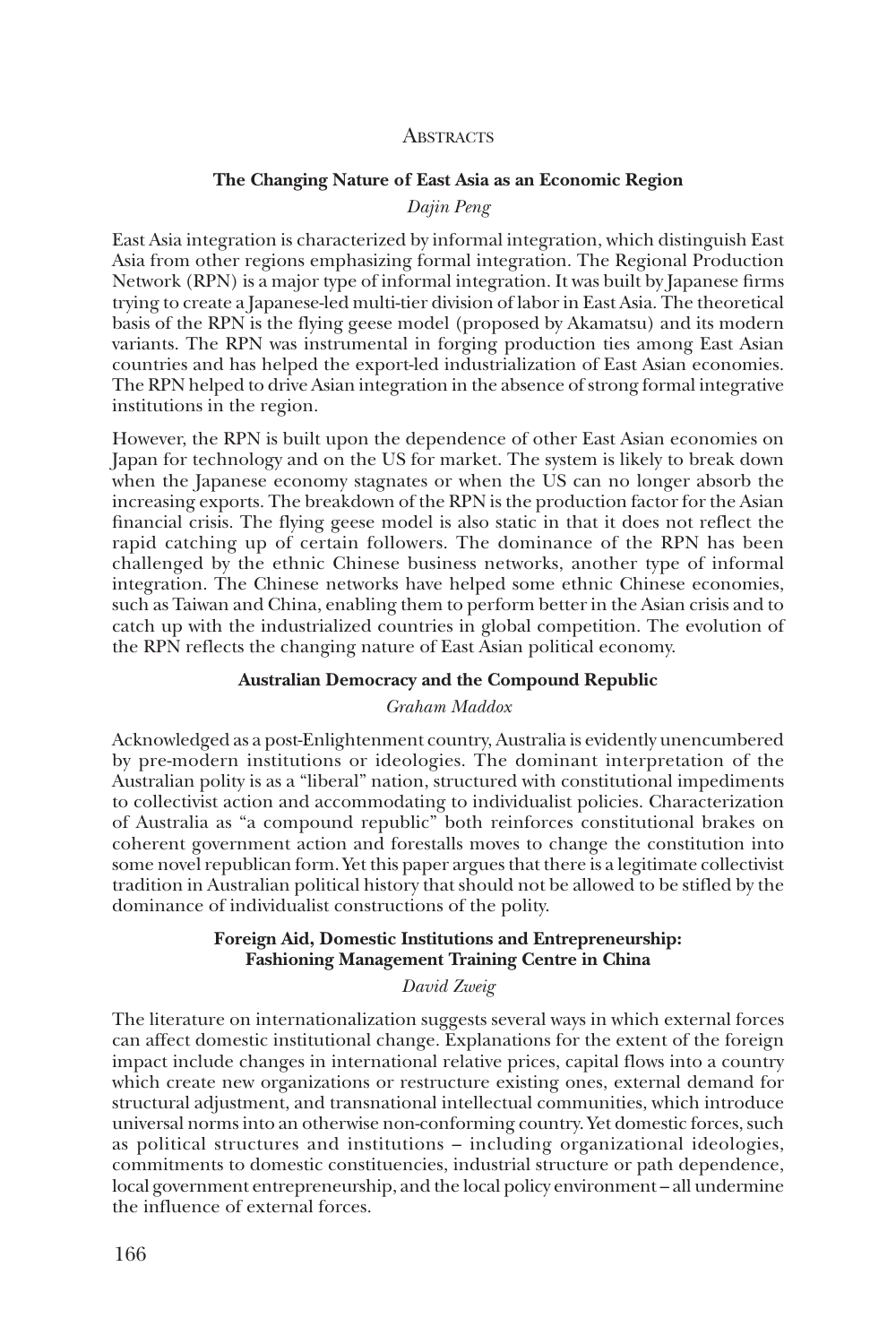This paper looks at the impact of overseas development assistance on three management training centres to assess whether foreign or domestic forces determined the rules, financial allocations, and pattern of organizational behaviour. It finds that domestic bureaucratic interests imposed powerful constraints on these new organizations. At the same time, foreign capital and global linkages helped these units evade some constraints that might have impeded their development. Despite China's image as a strong state, donors exerted significant influence over these projects. But each organization's property and internal rules, its domestic economic and bureaucratic environment, and the level of entrepreneurship of its leaders determined its pace and direction of development.

### **Ten Years of Chaos in Burma: Foreign Investment and Economic Liberalization under the SLORC-SPDC, 1988 to 1998**

### *Stephen McCarthy*

In 1988 Burma's military generals embarked upon a program of economic liberalization and the reversal of years of isolationism. Through a series of sweeping laws aimed at encouraging foreign investment and economic prosperity, the State Law and Order Restoration Council attempted to address a popular uprising while reinforcing the military's legitimizing role of economic stewardship. This paper will examine the nature of the SLORC's economic liberalization program over its ten year life, from 1988 to 1998, when the *Tatmadaw* reasserted its direct control over the economy. While focusing primarily upon foreign direct investment, the paper will also address the peripherals of engagement policy, the impact of the Asian financial crisis, and the effectiveness of U.S. sanctions. It will show that the *Tatmadaw's* economic liberalization policies failed because they were either short-sighted or expedient, and that the bulk of foreign direct investment was attracted towards short-term profitmaking ventures. Burma's economy will continue to stagnate without the assistance of international funding and China's influence will continue to play a major role in addressing Burma's poor relations with the West.

BOOKS REVIEWED IN THIS ISSUE

### **Asia General**

| ASEM (The Asia-Europe Meeting): A Window of        |                         |  |
|----------------------------------------------------|-------------------------|--|
| Opportunity. Edited by Wim Stokhof and             |                         |  |
| Paul van der Velde.                                | Christopher M. Dent 267 |  |
| ASIAN CONTAGION: The Causes and Consequences       |                         |  |
| of a Financial Crisis. Edited by Karl D. Jackson.  | Bill Sewell 268         |  |
| ECONOMIC DYNAMISM IN THE ASIA-PACIFIC: The Growth  |                         |  |
| of Integration and Competitiveness.                |                         |  |
| Edited by Grahame Thompson.                        | Roger Hayter 270        |  |
| ASIA AFTER THE "MIRACLE": Redefining U.S. Economic |                         |  |
| and Security Priorities. Edited by Selig S.        |                         |  |
| Harrison and Clyde V. Prestowitz, Jr.              | Bruce Stronach 271      |  |
|                                                    |                         |  |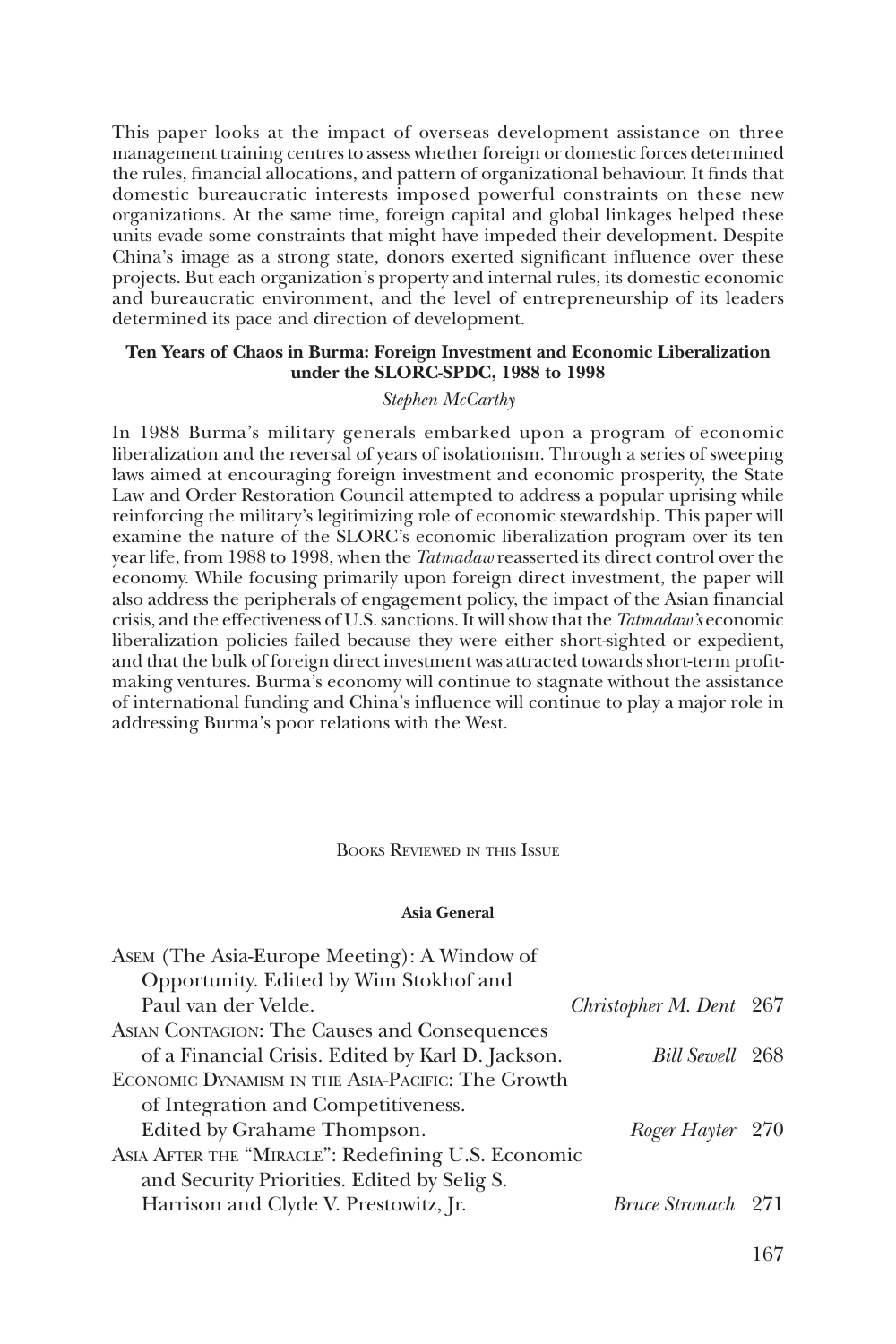| THE EAST ASIAN WELFARE MODEL: Welfare Orientalism                  |                |  |
|--------------------------------------------------------------------|----------------|--|
| and the State. Edited by Roger Goodman, Gordon                     |                |  |
| White and Huck-ju Kwon.                                            | Linda Wong 273 |  |
| JAPAN AND SINGAPORE IN THE WORLD ECONOMY: Japan's                  |                |  |
| Economic Advance into Singapore 1870–1965.                         |                |  |
| By Hiroshi Shimizu and Hitoshi Hirakawa. Bernard Saint-Jacques 274 |                |  |

### **China and Inner Asia**

| TIGER ON THE BRINK: Jiang Zemin and China's           |                          |      |
|-------------------------------------------------------|--------------------------|------|
| New Elite. By Bruce Gilley.                           | Lowell Dittmer 276       |      |
| CHINESE BUSINESS HISTORY: Interpretive Trends and     |                          |      |
| Priorities for the Future. Edited by Robert Gardella, |                          |      |
| Jane K. Leonard and Andrea McElderry.                 | Greg Lewis 278           |      |
| CITIES IN CHINA: Recipes for Economic Development     |                          |      |
| in the Reform Era. Edited by Jae Ho Chung.            | Roman Cybriwsky 279      |      |
| CADRES AND KIN: Making a Socialist Village in         |                          |      |
| West China, 1921 - 1991. By Gregory A. Ruf.           | Ellen R. Judd 281        |      |
| VILLAGE INC.: Chinese Rural Society in the 1990s.     |                          |      |
| Edited by Flemming Christiansen and                   |                          |      |
| Zhang Junzuo.                                         | Ellen R. Judd 281        |      |
| GAO VILLAGE: Rural Life in Modern China.              |                          |      |
| By Mobo C. F. Gao.                                    | Shu-min Huang 283        |      |
| THE ARTISANS AND ENTREPRENEURS OF DONGYANG COUNTY:    |                          |      |
| Economic Reform and Flexible Production in            |                          |      |
| China. By Eugene Cooper with Jiang Yinhuo.            | Alan Smart 284           |      |
| THE INTERNATIONALIZATION OF TELEVISION IN CHINA:      |                          |      |
| The Evolution of Ideology, Society, and Media         |                          |      |
| Since the Reform. By Junhao Hong.                     |                          |      |
| Foreword by John Lent.                                | Graeme Lang 285          |      |
| THE POLITICS OF CHINESE LANGUAGE AND CULTURE:         |                          |      |
| The Art of Reading Dragons. By Bob Hodge              |                          |      |
| and Kam Louie.                                        | Richard King 286         |      |
| THINKING FROM THE HAN: Self, Truth and Transcendence  |                          |      |
| in Chinese and Western Culture.                       |                          |      |
| By David L. Hall and Roger T. Ames.                   | Bryan W. Van Norden      | -288 |
| HISTORICAL DICTIONARY OF GUANGZHOU AND GUANGDONG.     |                          |      |
| By Graham E. Johnson and Glen D. Peterson.            | <b>Stanley Rosen</b> 289 |      |
| <b>WEALTH AND FREEDOM: Taiwan's New Political</b>     |                          |      |
| Economy. By Gerald A. McBeath.                        | Joseph Wong 290          |      |
|                                                       |                          |      |

### **Northeast Asia**

| GOVERNING JAPAN: Divided Politics in a Major  |                       |  |
|-----------------------------------------------|-----------------------|--|
| Economy, Third Edition. By J. A. A. Stockwin. | Kim Eric Bettcher 291 |  |
| -168                                          |                       |  |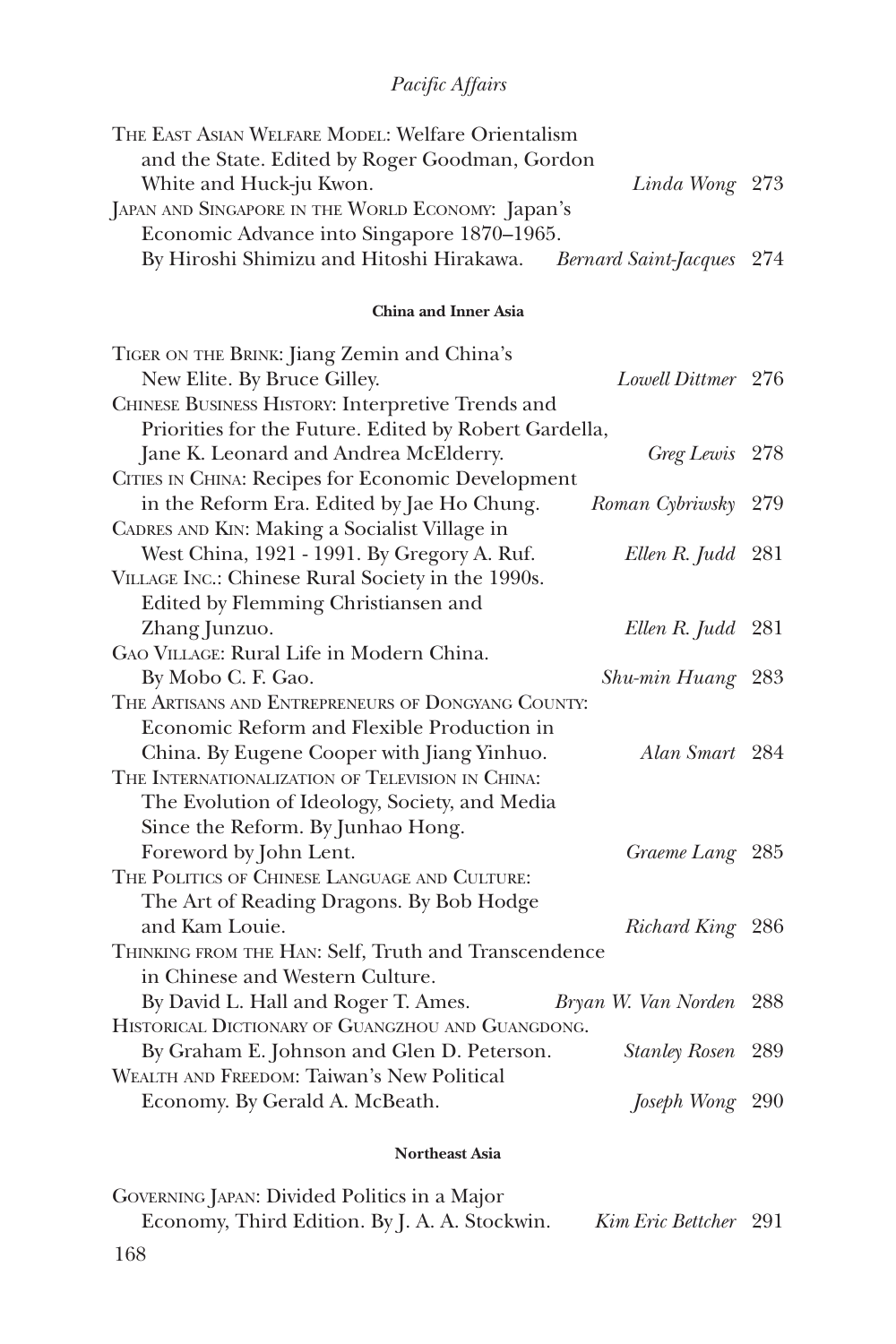| THE ART OF BALANCE IN HEALTH POLICY: Maintaining    |                        |      |
|-----------------------------------------------------|------------------------|------|
| Japan's Low-Cost, Egalitarian System. By John       |                        |      |
| Creighton Campbell and Naoki Ikegami.               | Susan Horton 292       |      |
| AN INTRODUCTION TO THE BURAKU ISSUE: Questions      |                        |      |
| and Answers. By Suehiro Kitaguchi. Translation      |                        |      |
| and Introduction by Alastair McLauchlan.            | Keiko Yamanaka 294     |      |
| CREATING SOCIALIST WOMEN IN JAPAN: Gender,          |                        |      |
| Labour and Activism, 1900-1937.                     |                        |      |
| By Vera Mackie.                                     | Michael W. Donnelly    | -295 |
| POPLULAR BUDDHISM IN JAPAN: Shin Buddhist           |                        |      |
| Religion & Culture. By Esben Andreasen              |                        |      |
| (Foreword by Alfred Bloom).                         | David Moreton 297      |      |
| BASIL HALL CHAMBERLAIN: Portrait of a Japanologist. |                        |      |
| By Yuzo Ota.                                        | Edward R.Beauchamp     | -298 |
| HIROHITO AND WAR: Imperial Tradition and            |                        |      |
| Military Decision Making in Prewar Japan.           |                        |      |
| By Peter Wetzler.                                   | Genzo Yamamoto 300     |      |
| ALIGNMENT DESPITE ANTAGONISM: The US-Korea-Japan    |                        |      |
| Security Triangle. By Victor D. Cha.                | Robert Triendl 301     |      |
| THE DESCENDANTS OF CAIN. By Hwang Sun-Won           |                        |      |
| (Translated by Shu Ji-Moon and Julie Pickering).    | <i>Wolhee Choe</i> 303 |      |

### **South Asia**

| INDIA's ELDERLY: Burden or Challenge? By S. Irudaya |                     |  |
|-----------------------------------------------------|---------------------|--|
| Rajan, U. S. Mishra, and P. Sankara Sarma.          | Kamala E. Nayar 304 |  |

### **Southeast Asia**

| PATHS TO CONFLAGRATION: Fifty Years of Diplomacy        |                         |  |
|---------------------------------------------------------|-------------------------|--|
| and Warfare in Laos, Thailand, and Vietnam,             |                         |  |
| 1778-1828. By Mayoury Ngaoswathn and                    |                         |  |
| Pheuiphanh Ngaoswathn.                                  | Constance M. Wilson 306 |  |
| <b>IDENTITÉS, TERRITOIRE ET ENVIRONNEMENT EN ASIE</b>   |                         |  |
| DU SUD-EST: Identities, Territory and Environment       |                         |  |
| in Southeast Asia. Edited by Rodolphe De Koninck,       |                         |  |
| Steve Déry, Bruce Matthews et Judith Nagata.            | David S. Moyer 307      |  |
| <b>IMAGINING DEMOCRACY: Reading "The Events of May"</b> |                         |  |
| in Thailand. By William A. Callahan.                    | Kevin Hewison 309       |  |
| GUN GIRLS GAMBLING GANJA: Thailand's Illegal Economy    |                         |  |
| and Public Policy. By Pasuk Phongpaichit, Sungsidh      |                         |  |
| Piriyarangsan, and Nualnoi Treerat.                     | Ramdas Menon 311        |  |
| POWER AND INTIMACY IN THE CHRISTIAN PHILIPPINES.        |                         |  |
| By Fenella Cannell.                                     | Anne C. Kwantes 312     |  |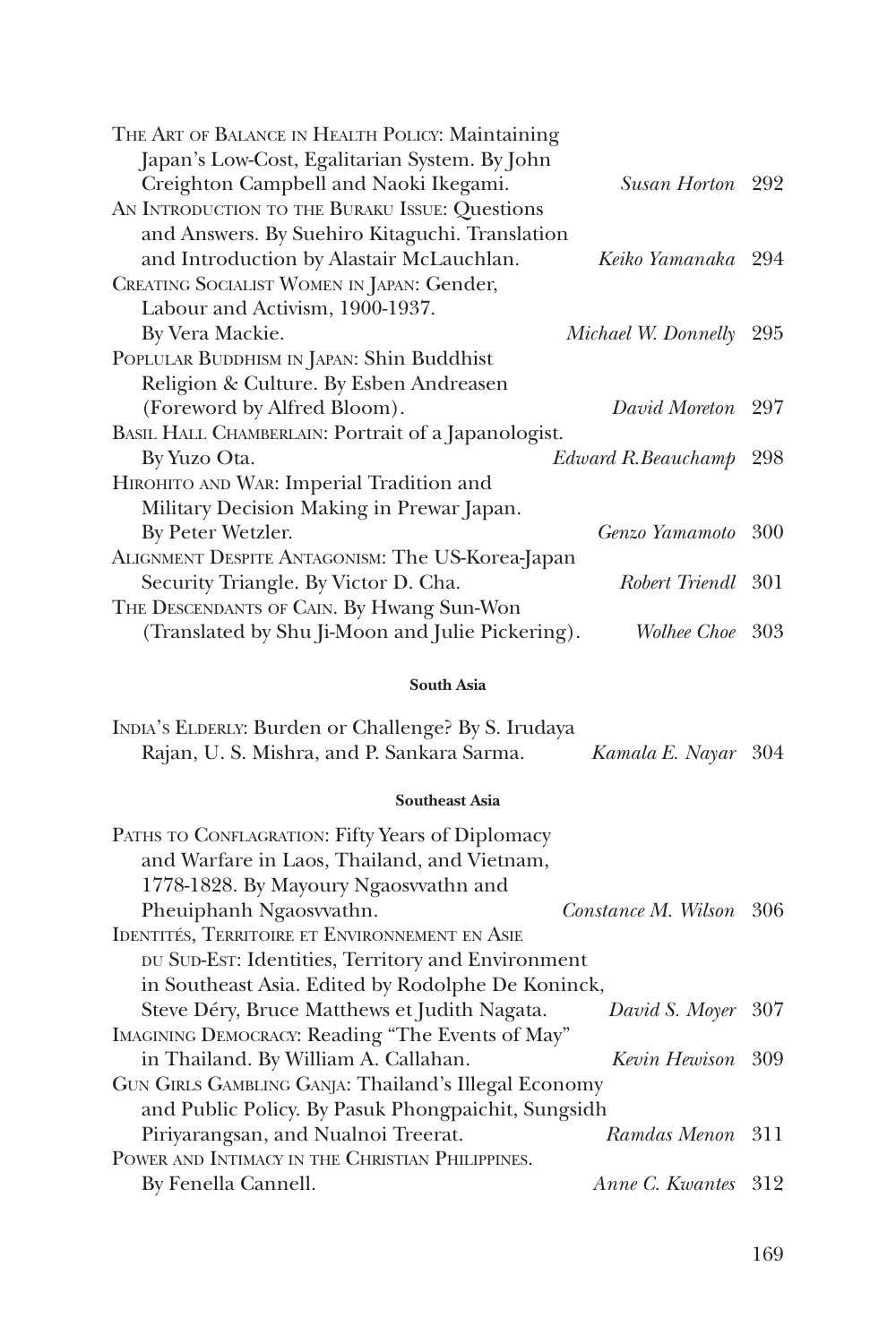| MERCHANTS AND MIGRANTS: Ethnicity and Trade       |                                |     |
|---------------------------------------------------|--------------------------------|-----|
| among Yunnanese Chinese in Southeast Asia.        |                                |     |
| By Ann Maxwell Hill.                              | Edgar Wickberg 313             |     |
| THE DOMESTICATION OF DESIRE: Women, Wealth and    |                                |     |
| Modernity in Java. By Suzanne April Brenner.      | Jennifer Alexander 314         |     |
| <b>Australasia and the South Pacific</b>          |                                |     |
| DELIBERATIVE DEMOCRACY IN AUSTRALIA: The Changing |                                |     |
| Place of Parliament. By John Uhr.                 | Graham Maddox 316              |     |
| COLLABORATIVE FEDERALISM: Economic Reform in      |                                |     |
| Australia in the 1990s. By Martin Painter.        | Robert J. Williams 317         |     |
| UNCANNY AUSTRALIA: Sacredness and Identity in a   |                                |     |
| Postcolonial Nation. By Ken Gelder and            |                                |     |
| Jane M. Jacobs.                                   | Glenn Banks 319                |     |
| UNIONS IN A CONTRARY WORLD: The Future of the     |                                |     |
| Australian Trade Union Movement.                  |                                |     |
| By David Peetz.                                   | Warwick Eather 320             |     |
| PACIFIC DEVELOPMENT SUSTAINED: Policy for Pacific |                                |     |
| Environments. By Colin Hunt.                      | Mike Evans 322                 |     |
| PACIFIC ISLAND LANDSCAPES. By Patrick D. Nunn.    | Paul Rainbird 323              |     |
| SAMOA: Mapping Diversity. By R. Gerard Ward       |                                |     |
| and Paul Ashcroft.                                | Douglass Drozdow-St. Christian | 324 |
| ACROSS THE GREAT DIVIDE: Journeys in History      |                                |     |
| and Anthropology. By Bronwen Douglas.             | Eugene Ogan 326                |     |

### CONTRIBUTORS TO THIS ISSUE

- GRAHAM MADDOX is Professor of Political Science at the University of New England, Armidale, Australia. He is the author of several books, including *Australian Democracy in Theory and Practice* (Sydney, Longman, 4th edn 2000), and *Religion and the Rise of Democracy* (London and New York, Routledge, 1996).
- DAVID ZWEIG teaches Chinese and East Asian politics in the Division of Social Science, Hong Kong University of Science and Technology, Hong Kong, and the Department of Political Studies, Queen's University, Kingston, Ontario, Canada.
- STEPHEN MCCARTHY is a Graduate Student of the Department of Political Science at Northern Illinois University. He has worked as an Associate Lecturer in Economics at the University of Queensland and is currently working for the Business Ethics Research Center in Brisbane, Australia.

DAJIN PENG is an Assistant Professor in the Department of Government and International Affairs at the University of South Florida. He is completing a book entitled *Invisible Linkages: Informal Economic Integration in East Asia*.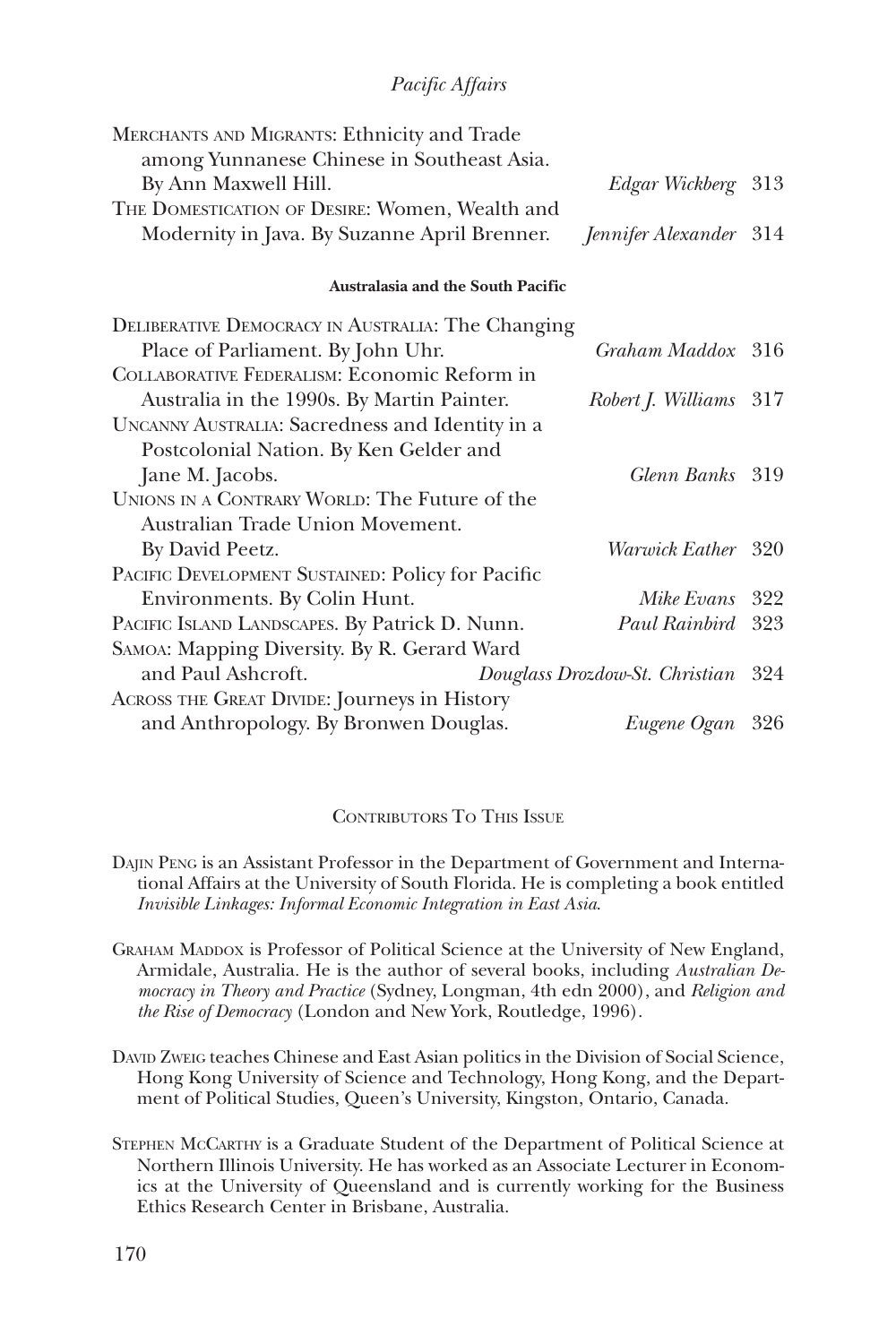**Vol. 73, No. 3 Fall 2000**

PAGE

| Mahathir and the Markets: Globalisation<br>and the Pursuit of Economic Autonomy<br>Mark Beeson | 335 |
|------------------------------------------------------------------------------------------------|-----|
| Qingxin Ken Wang                                                                               | 353 |
| Rahul Mukherji                                                                                 | 375 |
| Lisa Hiwasaki                                                                                  | 393 |
| Books Reviewed (listed on pp. 331-334)                                                         | 413 |
|                                                                                                |     |

Copyright © 2000, University of British Columbia ISSN 0030-851X<br>Publications Mail Registration No. 07775 GST No. R108161779 Publications Mail Registration No. 07775 PRINTED IN CANADA

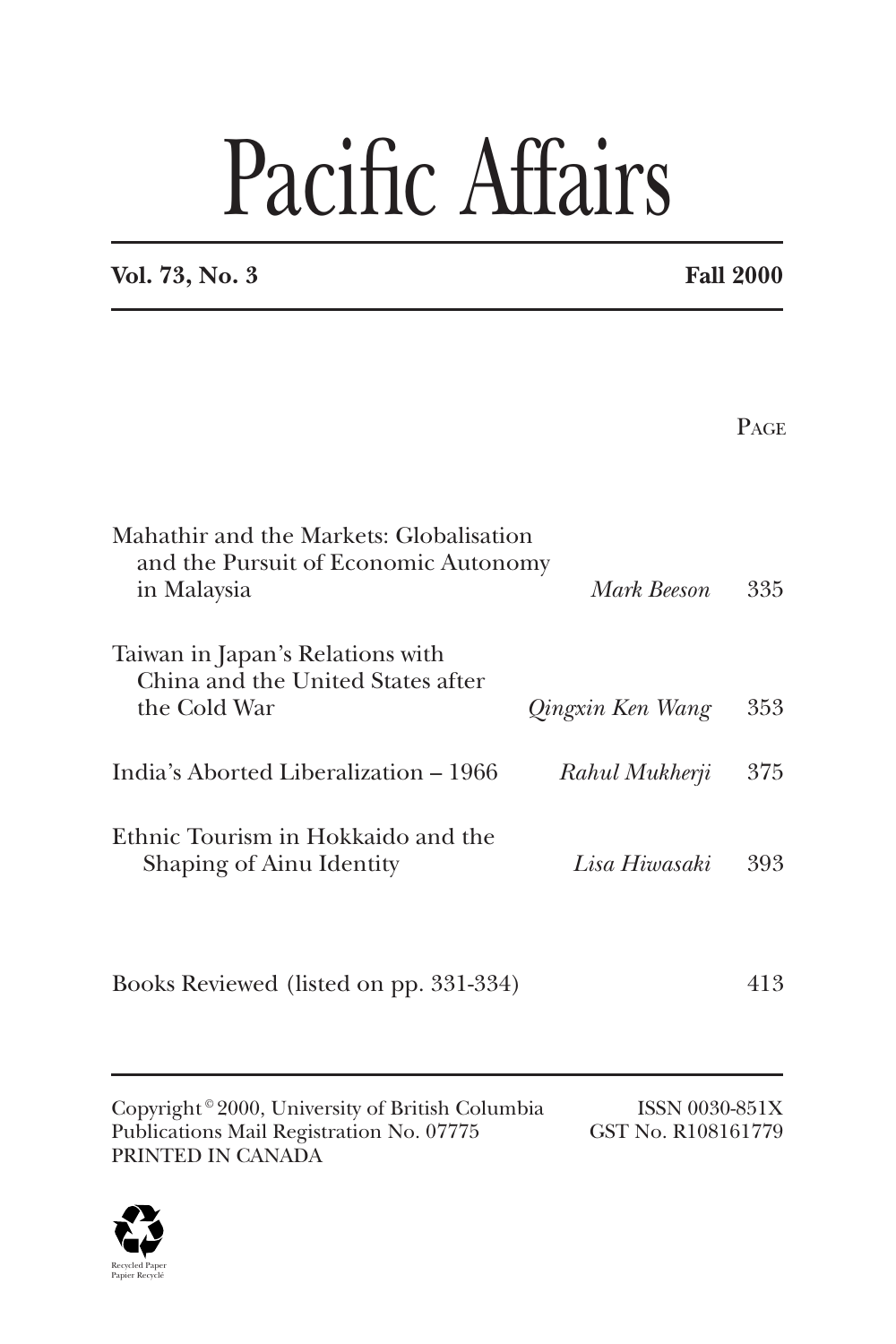### **ABSTRACTS**

### **Mahathir and the Markets: Globalization and the Pursuit of Economic Autonomy in Malaysia**

*Mark Beeson*

No country has attracted more comment and attention in the wake of the recent East Asian economic crisis than Malaysia. Malaysian policy-makers chose to reject the conventional economic wisdom articulated by influential organisations like the IMF, and endeavoured to control a number of processes conveniently subsumed under the rubric of "globalization." This paper examines this experiment and explores the factors that underpinned this course of action in the face of almost universal condemnation. I suggest that the response to the financial crisis was in keeping with a broader tradition of "interventionist" economic management, which has been driven by highly contingent considerations that are as much political as they are economic. The Malaysian case suggests that, whatever the motivations of policymakers may be, there are alternative strategies open to them, even in an era characterised by highly integrated transnational economic and political processes.

### **Taiwan in Japan's Relations with China and the United States after the Cold War**

*Qingxin Ken Wang*

Until 1972, the Taiwan question had been a major cause of tensions in Japan's relations with China. The Taiwan issue has re-emerged as a new bone of contention. In the aftermath of China's missile tests in the Taiwan strait in early 1996, Japan has committed itself to providing logistical support for American military operations in the Taiwan strait under the revised U.S.-Japan security cooperation guidelines. How do the Japanese perceive China and Taiwan after the cold war? How has Japan's policy toward China and Taiwan changed in recent years? What are the factors shaping Tokyo's relations with mainland China and Taiwan? How have the revised US-Japan security cooperation guidelines affected Japan's relations with mainland China and Taiwan? These are the major questions to be addressed in this paper.

The arguments of this paper are as follows: The Taiwan issue has once again posed a major challenge to Japan's stable relations with China as a result of China's rapid international ascendancy and Taiwan's democratization. Especially, Japan's new security commitment under the revised security guidelines has placed Tokyo in a very difficult dilemma between preserving its alliance with the United States and maintaining stable relations with China. While Tokyo's best hope is to see a peaceful resolution of cross-strait conflicts, Tokyo may have to provide logistical support for American military intervention in the event of armed conflicts in the Taiwan Strait even at the risk of triggering a military confrontation with China.

### **India's Aborted Liberalisation – 1966**

*Rahul Mukherji*

This article argues that a crisis of foreign exchange and consequent pressure from the international donors, in the absence of a favorable domestic economic environment, may not be adequate to generate a policy shift in a pro-trade direction.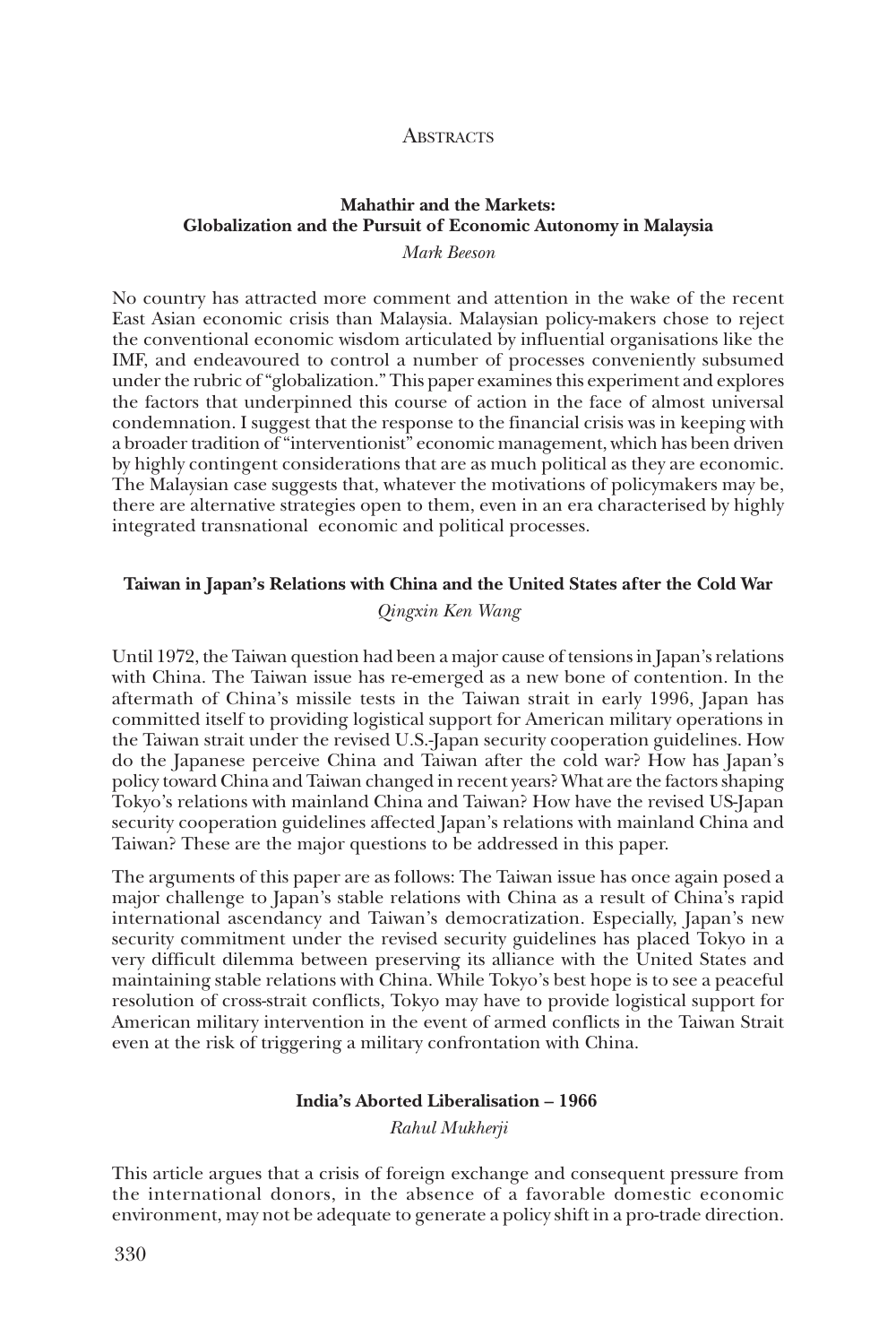I explain the political economy of a reversed liberalization in this paper. India was faced with a foreign exchange crisis in 1966, after having weathered two droughts and a war. It devalued its currency and initiated some trade reforms in return for foreign exchange. This pro-trade policy orientation was reversed by the end of 1966, and, by 1969, India had turned to unprecedented levels of economic nationalism. The aborted liberalization of 1966 highlights the role of executive orientation in killing pro-trade initiatives. Prime Minister Indira Gandhi's need for political support in 1966, and, the ideational consensus in favor of import-substitution in the Indian Parliament and the policy community, account for this retreat from trade liberalization.

### **Ethnic Tourism in Hokkaido and the Shaping of Ainu Identity**

*Lisa Hiwasaki*

The Hokkaidô Ainu, who have inhabited what is now northern Japan for thousands of years, remain virtually invisible in Japanese society to the extent that the government does not recognize them as an indigenous people. One venue that plays a vital role in their representation in Japan is ethnic tourism, focused on tourist centres scattered across the northernmost island of the Japanese archipelago. Using data gathered during fieldwork in 1995, this paper will explore Ainu cultural and identity expressions as they manifest themselves through ethnic tourism in Hokkaidô. Active involvement in tourism has resulted in numerous changes for the Ainu economically, socially, culturally, and politically. By demonstrating the diverse ways in which the Ainu have been influenced by and through ethnic tourism, including some outcomes generated which benefit the Ainu, this paper will emphasize the importance of ethnic tourism both in Ainu contermporary culture and in the representations of Ainu in Japanese society today. Tourist centres serve as a venue where Ainu-Wajin relations are played out and through which Ainu ethnic identities are represented, formulated and reinforced. Examining tourism is integral to the understanding of the Ainu of the past, present, and future.

#### BOOKS REVIEWED IN THIS ISSUE

### **Asia General**

| THE ARMED FORCES OF THE USA IN THE ASIA-PACIFIC REGION.  |                       |  |
|----------------------------------------------------------|-----------------------|--|
| By Stanley B. Weeks and Charles A. Meconis.              | Robin Ramcharan 413   |  |
| THE RISE OF ASIA: Economics, Society and Politics in     |                       |  |
| Contemporary Asia. By Frank B. Tipton.                   | Bill Sewell 414       |  |
| POLICY AND HEALTH: Implications for Development in Asia. |                       |  |
| By John W. Peabody, et al.                               | Simon Barraclough 415 |  |
| ECONOMIC DEVELOPMENT & COOPERATION IN THE PACIFIC BASIN  |                       |  |
| Trade, Investment, & Environmental Issues.               |                       |  |
| Edited by Hiro Lee and David W. Roland-Holst.            | Stephen Levine 417    |  |
|                                                          |                       |  |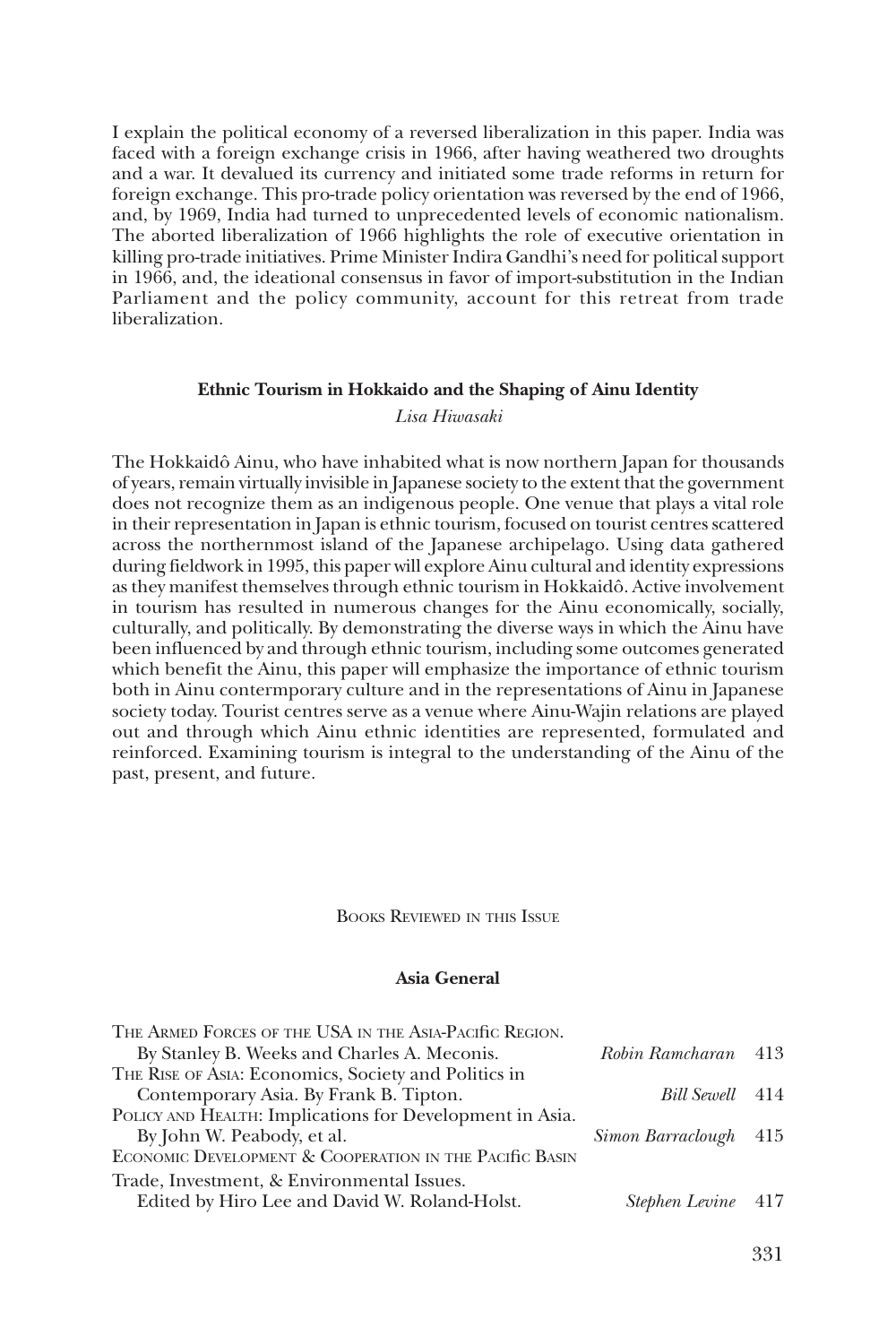### **China and Inner Asia**

| IN THE RED: On Contmporary chines Culture.                                       |     |
|----------------------------------------------------------------------------------|-----|
| By Geremie R. Barmé.<br>Charles W. Hayford                                       | 418 |
| <b>TRANSITION FROM COMMUNISM IN CHINA: Institutional and</b>                     |     |
| Comparative Analyses. Edited by Edwin A. Winckler.<br>Dorothy <i>J.</i> Solinger | 420 |
| GUIDE TO WOMEN'S STUDIES IN CHINA. Compiled and edited                           |     |
| by Gail Hershatter, Emily Honig, Susan Mann,                                     |     |
| and Lisa Rofel.<br>Carol C. Fan                                                  | 422 |
| WOMEN IN REPUBLICAN CHINA: A Sourcebook. Edited by                               |     |
| Hua R. Lan and Vanessa L. Fong.<br>Carol C. Fan                                  | 422 |
| PROPERTY RIGHTS AND ECONOMIC REFORM IN CHINA.                                    |     |
| Edited by Jean C. Oi and Andrew G. Walder.<br><b>Paul Bowles</b>                 | 424 |
| STRIKE HARD: Anti-Crime Campaigns and Chinese                                    |     |
| Criminal Justice, 1979-1985. By Harold M. Tanner.<br>Michael W. Dowdle           | 425 |
| THE CULTURE OF POWER: The Lin Biao Incident in the                               |     |
| Keith Forster<br>Cultural Revolution. By Jin Qiu.                                | 427 |
| BEYOND THE NEON LIGHTS: Everday Shanghai in the Early                            |     |
| Twentieth Century. By Hanchao Lu.<br>Wang Gungwu                                 | 428 |
| THE PHILOSOPHY OF WU CH'ENG: A Neo-Confucian of the                              |     |
| Yuan Dynasty. By David Gedalecia.<br>Daniel L. Overmyer                          | 430 |
| POLITICS IN TAIWAN: Voting for Democracy. By Shelley Rigger.<br>Cal Clark        | 431 |
| COOPERATION OR CONFLICT IN TH TAIWAN STRAIT:                                     |     |
| By Ralph N. Clough.<br>André Laliberté                                           | 433 |
| ENCYCLOPEDIA OF THE CHINESE OVERSEAS. Edited by Lynn Pan.<br>Yen Ching-hwang     | 434 |

### **Northeast Asia**

| GREEN POLITICS IN JAPAN. By Peng-Er Lam.                  | David W. Edgington  | 436 |
|-----------------------------------------------------------|---------------------|-----|
| MANAGING DECLINE: Japan's Coal Industry Restructuring     |                     |     |
| and Community Response. By Suzanne Culter.                | Philip Shapira      | 438 |
| EMBRACING DEFEAT: Japan in the Wake of World War II.      |                     |     |
| By John W. Dower.                                         | John Price          | 439 |
| TRANS-PACIfic RACISMS: And the U.S. Occupation of Japan.  |                     |     |
| By Yukiko Koshiro.                                        | E. Patricia Tsurumi | 442 |
| HIROSHIMA TRACES: Time, Space, and the Dialectics of      |                     |     |
| Memory. By Lisa Yoneyama.                                 | Millie Creighton    | 443 |
| THE NANJING MASSACRE: A Japanese Journalist Confronts     |                     |     |
| Japan's National Shame. By Honda Katsuichi.               | Millie Creighton    | 443 |
| BICYCLE CITIZENS: The Political World of the Japanese     |                     |     |
| Housewife. By Robin M. LeBlanc.                           | Richard C. Kagan    | 446 |
| GENDER IS FAIR GAME: (Re)Thinking the (Fe)Male in         |                     |     |
| the Works of Oba Minako. By Michiko Niikuni Wilson.       | Joan E. Ericson     | 447 |
| DANGEROUS WOMEN, DEADLY WORDS: Phallic Fantasy and        |                     |     |
| Modernity in Three JapaneseWriters. By Nina Cornyetz.     | Margherita Long     | 449 |
| A SHEEP's SONG: A Writer's Reminiscences of Japan and     |                     |     |
| the World. By Kato Shuichi Chia-ning Chang.               | Takao Hagiwara      | 450 |
| JAPAN'S COMPETING MODERNITIES: Issues in Culture and      |                     |     |
| Democracy 1900–1930. Edited by Sharon A. Minichiello.     | Hiroshi Aoyagi      | 452 |
| LAND AND LORDSHIP: In Early Modern Japan. By Mark Ravina. | David Moreton       | 454 |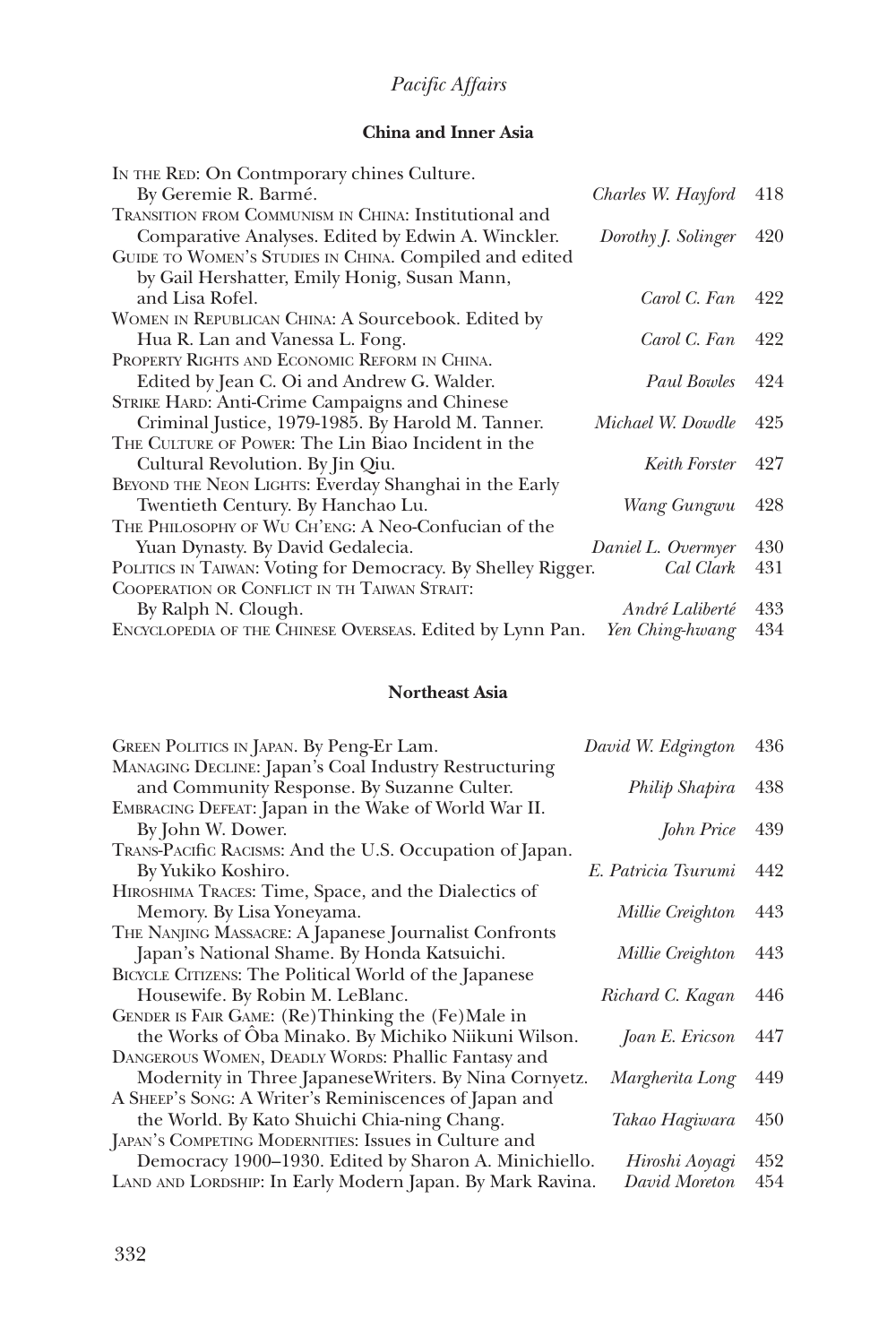| Osака: The Merchants' Capital of Early Modern Japan. |                   |  |
|------------------------------------------------------|-------------------|--|
| Edited by James L. McClain and Wakita Osamu.         | Carl Mosk 455     |  |
| KAEMPFER'S JAPAN: Tokugawa Culture Observed.         |                   |  |
| By Engelbert Kaempfer.                               | David Moreton 456 |  |
| TRACES OF DREAMS: Landscape, Cultural Memory,        |                   |  |
| and the Poetry of Bashô. By Haruo Shirane.           | Sonja Arntzen 458 |  |
| KOREA: The Search for Sovereignty. By Geoff Simons.  | Ingvu Oh 459      |  |
|                                                      |                   |  |

### **South Asia**

| INDIA's NUCLEAR BOMB: The Impact on Global Proliferation. |                        |  |
|-----------------------------------------------------------|------------------------|--|
| Collected and translated by George Perkovich.             | Robert Anderson 460    |  |
| THE WORLD OF MUSLIM WOMEN IN COLONIAL BENGAL, 1876-1939:  |                        |  |
| (Social, Economic and Political Studies of the Middle)    |                        |  |
| East and Asia, Volume 55). By Sonia Nishat Amin.          | Barbara D. Metcalf 464 |  |
| ANTHROPOLOGICAL JOURNEYS: Reflections on Fieldwork.       |                        |  |
| Edited by Meenakshi Thapan.                               | Shubhra Gururani 465   |  |
|                                                           |                        |  |

### **Southeast Asia**

| WHY VIETNAM INVADED CAMBODIA: Political Culture and      |                       |     |
|----------------------------------------------------------|-----------------------|-----|
| the Causes of War. By Stephen J. Morris.                 | Ross Marlay           | 468 |
| THE LIMITS OF EMPIRE: The United States and Southeast    |                       |     |
| Asia Since World War II. By Robert J. McMahon.           | Belinda A. Aquino 469 |     |
| THAILAND AND THE SOUTHEAST ASIAN NETWORKS OF THE         |                       |     |
| VIETNAMESE REVOLUTION, 1885-1954.                        |                       |     |
| By Christopher E. Goscha.                                | William J. Duiker 470 |     |
| SHIFTING LANGUAGES: Interaction and Identity in Javanese |                       |     |
| Indonesia. By J. Joseph Errington.                       | Gregory Forth 472     |     |
|                                                          |                       |     |

### **Australasia and the Pacific**

| AUSTRALIAN-AMERICAN RELATIONS: Looking Toward the          |                      |     |
|------------------------------------------------------------|----------------------|-----|
| Next Century. Edited by William T. Tow.                    | Roger Dingman        | 474 |
| <b>STRATEGIES FOR SUSTAINABLE DEVELOPMENT: Experiences</b> |                      |     |
| from the Pacific. Edited by John Overton                   |                      |     |
| and Regina Scheyvans.                                      | Penelope Schoeffel   | 475 |
| RADIO HAPPY ISLES: Media and Politics at Play              |                      |     |
| in the Pacific. By Robert Seward.                          | Michael Goldsmith    | 477 |
| INSIDE OUT: Literature, Cultural Politics, and Identity    |                      |     |
| in the New Pacific. Edited by Vilsoni Hereniko             |                      |     |
| and Rob Wilson.                                            | David Welchman Gegeo | 478 |
| CRITICAL ESSAYS: Cultural Perspectives from the            |                      |     |
| South Seas. By I. F. Helu.                                 | Giovanni Bennardo    | 480 |
| <b>BAD COLONISTS: The South Seas Letters of Vernon</b>     |                      |     |
| Lee Walker & Louis Becke. By Nicholas Thomas               |                      |     |
| and Richard Eves.                                          | Eric Venbrux         | 481 |
|                                                            |                      |     |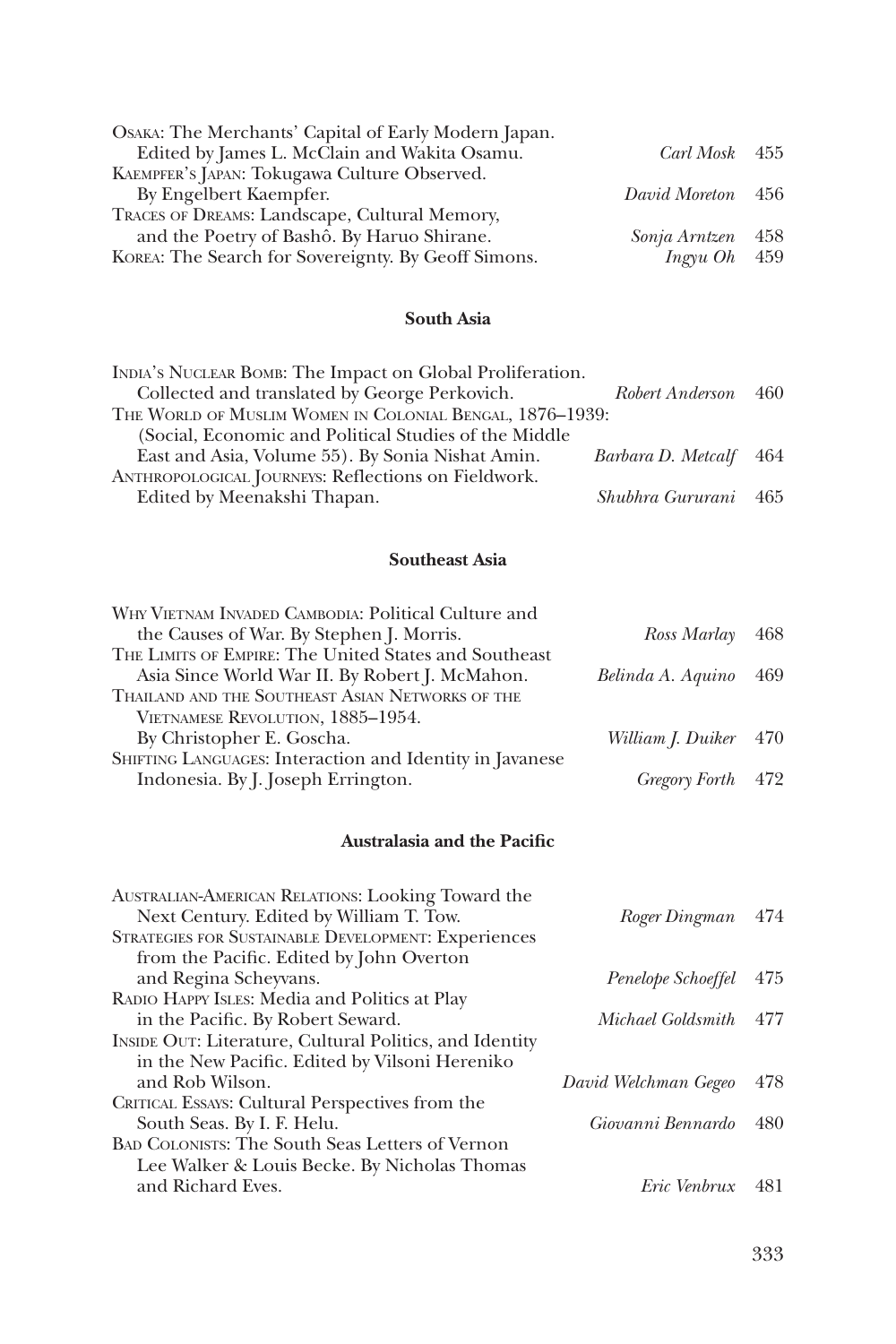| BIG WOK: Storian blong Wol Wo Tu long Vanuatu.      |                         |  |
|-----------------------------------------------------|-------------------------|--|
| Edited by Lamont Lindstrom and James Gwero.         | Nicholas Thieberger 482 |  |
| VOYAGES AND BEACHES: Pacific Encounters, 1769-1840. |                         |  |
| Edited by Alex Calder.                              | Miriam Kahn 484         |  |
| FROM A NATIVE DAUGHTER: Colonialism and Sovereignty |                         |  |
| in Hawai'i. Revised Edition. By Haunani-Kay Trask.  | Felicia Beardsley 485   |  |
| KHMER AMERICAN: Identity and Moral Education in a   |                         |  |
| Diasporic Community. By Nancy J. Smith-Hefner.      | Carol A. Mortland 487   |  |
|                                                     |                         |  |

CONTRIBUTORS TO THIS ISSUE

- MARK BEESON teaches in the School of Asian and International Studies, Griffith University, Brisbane. He is the author of *Competing Capitalisms: Australia, Japan and Economic Competition in the Asia Pacific*, (London: Macmillan, 1999) and a co-editor of *Politics and Markets in the Wake of the Asian Crisis*, (London: Routledge, 2000).
- QINGXIN KEN WANG is Assistant Professor in the Department of Politics and Public Administration at the University of Hong Kong. He has published articles in *Asian Survey* (1993), *The Pacific Review* (1994), *East Asia: An International Quarterly* (1997), *Australian Journal of International Affairs* (2000), and other academic journals. He is author of *Hegemonic Cooperation and Conflict: Postwar Japan's China Policy and the United States* (Westport, Connecticut: Praeger, 2000).
- RAHUL MUKHERJI is Assistant Professor at the Centre for Policy Research, New Delhi. Recent publications include, "India and South Asian Security," in *Defense and Peace Economics* (Fall 1999) with Sumit Ganguly and RajeshRajagopalan, and, "The Potential for Trade and Economic Cooperation Between India and the U.S.," in *Engaged Democracies*, ed. Kanti Bajpai and Amitabh Mattoo,(New Delhi: Har Anand, 2000).
- LISA HIWASAKI has a master's degree in anthropology from the University of British Columbia. Her paper, "Presenting Unity, Performing Diversity: Stolo identity negotiations in venues of cultural representation," is in press as a chapter in *Identity and Gender in Hunter-gatherer Societies*, a volume in Senri Ethnological Studies (Osaka, Japan: National Museum of Ethnology).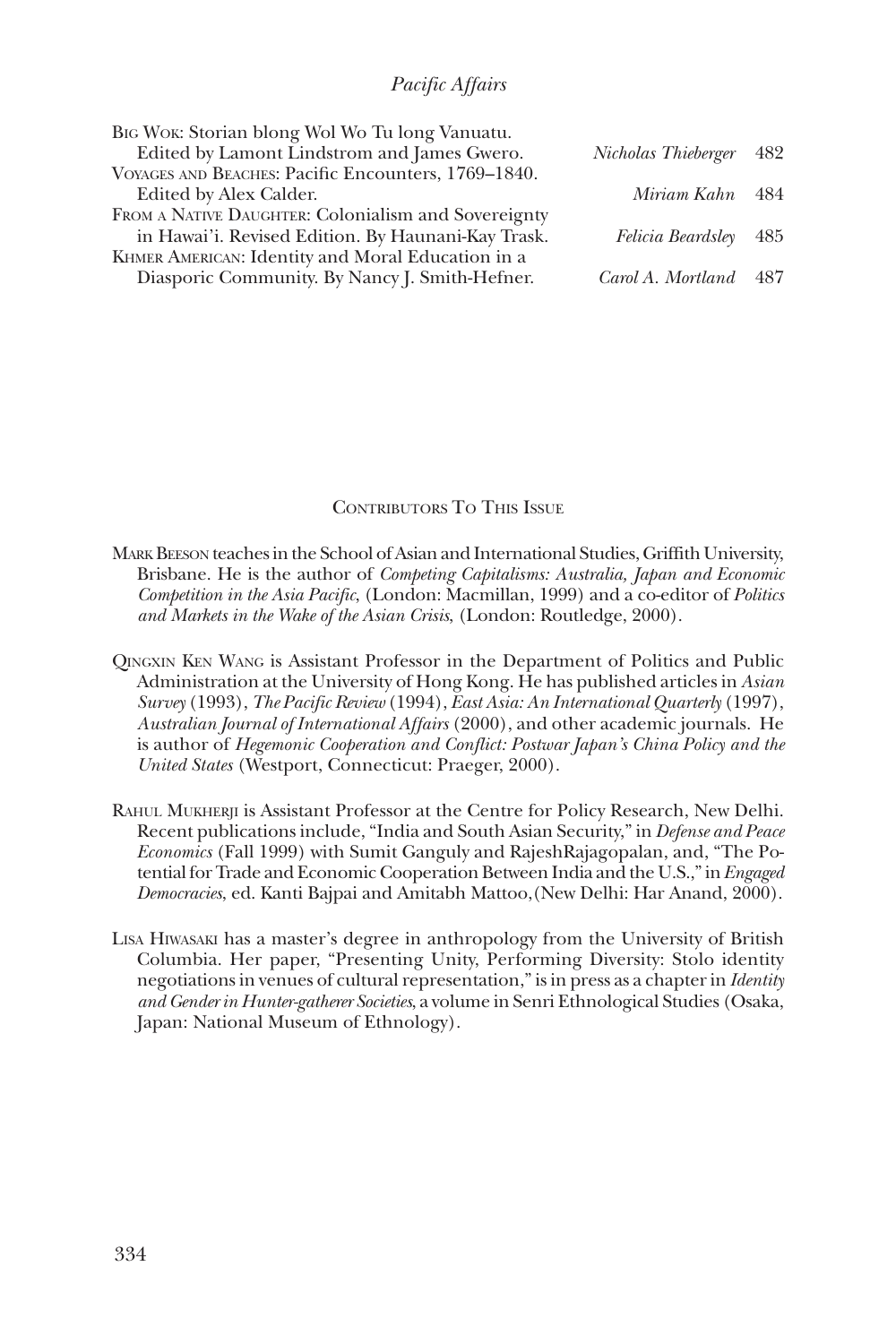**Vol. 73, No. 4 Winter 2000-2001**

# **Korea in Flux**

|                                                                                                     |                | <b>PAGE</b> |
|-----------------------------------------------------------------------------------------------------|----------------|-------------|
| Introduction: Korea in Flux                                                                         | Kyung-Ae Park  | 499         |
| North Korean Perceptions of Self and<br><b>Others: Implications for Policy Choices</b>              | Han S. Park    | 503         |
| North Korea's Challenge of Regime<br>Survival: Internal Problems and<br>Implications for the Future | Scott Snyder   | 517         |
| North Korea's Defensive Power and<br>U.S.-North Korea Relations                                     | Kyung-Ae Park  | 535         |
| Peace and Neutrality on the Korean<br>Peninsula: A Role for Canada?                                 | Robert Bedeski | 555         |
| <b>Books Reviewed</b>                                                                               |                | 495         |
| Index to Volume 73 (2000)                                                                           |                | 629         |
|                                                                                                     |                |             |

| Copyright <sup>®</sup> 2000, University of British Columbia | <b>ISSN 0030-851X</b> |
|-------------------------------------------------------------|-----------------------|
| Publications Mail Registration No. 07775                    | GST No. R108161779    |
| PRINTED IN CANADA                                           |                       |

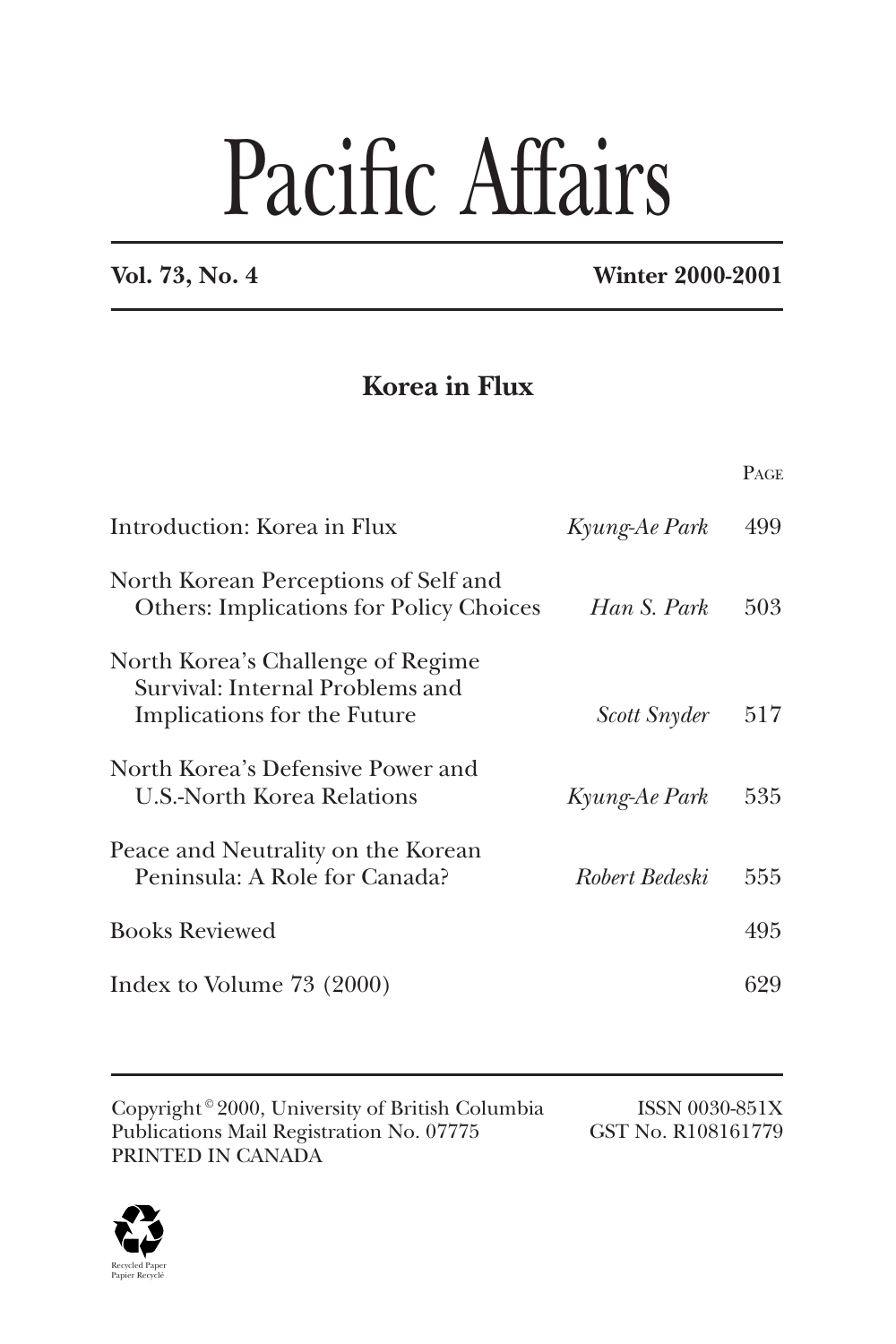### **ABSTRACTS**

### **North Korean Perceptions of Self and Others: Implications for Policy Choices** *Han S. Park*

On the phenomenological premise that perceptions held by the perceiver constitute reality, the paper attempts to explain North Korea's policy choices and behavioural patterns by examining the perceptions held by the people in that unique and peculiar society. Viewed from this perspective, no behaviour or policy choice exhibited by the Pyongyang regime may be unexplainable. The institutional, historical, and leadership approaches that are most common in the study of North Korea have been unable to explain or predict the course of action taken by the government of the DPRK. Such mistaken approaches lead us to characterize North Korea as unpredictable, parasitic, and irrational. This article offers a cultural approach with emphasis on the norms, values, and beliefs that underlie the perceptions held by the people in that historical and political milieu. This approach leads one to conclude that the North Korean system is not only stable but also remarkably rational in pursuing national and regime interests in the international and inter-Korea arenas.

### **North Korea's Challenge of Regime Survival: Internal Problems and Implications for the Future**

*Scott Snyder*

Many analysts have predicted that North Korea would not survive the loss of its Communist allies without undertaking economic and political reform, yet North Korea has defied the "natural laws" of the politics of transition to the post-cold war era by clinging to survival. The paper outlines how concerns about North Korea's collapse influenced the policy direction and response of the two Koreas and their neighbours, and analyzes the critical factors likely to determine the sustainability of the North Korean regime, including North Korea's continued economic decline during the 1990s; the North Korean famine; refugee flows; the energy crisis; the external security environment, including the impact of U.S. and Chinese policies toward North Korea; and prospects for political or military instability in Pyongyang. Despite North Korea's recent opening to the international community, the North Korean leadership still faces potentially dangerous political risks that must be overcome for the North Korean system to survive.

### **North Korea's Defensive Power and U.S.-North Korea Relations**

*Kyung-Ae Park*

This article examines nuclear and missile tensions in U.S.-North Korea relations and analyzes North Korea's defensive power, i.e., its ability to resist U.S. influence. Contending that the missile and nuclear tensions are intertwined with North Korea's defensive power, it probes various sources of North Korea's defensive capability. Such domestic factors as threats to its survival, *Juche* ideology, rivalry with South Korea,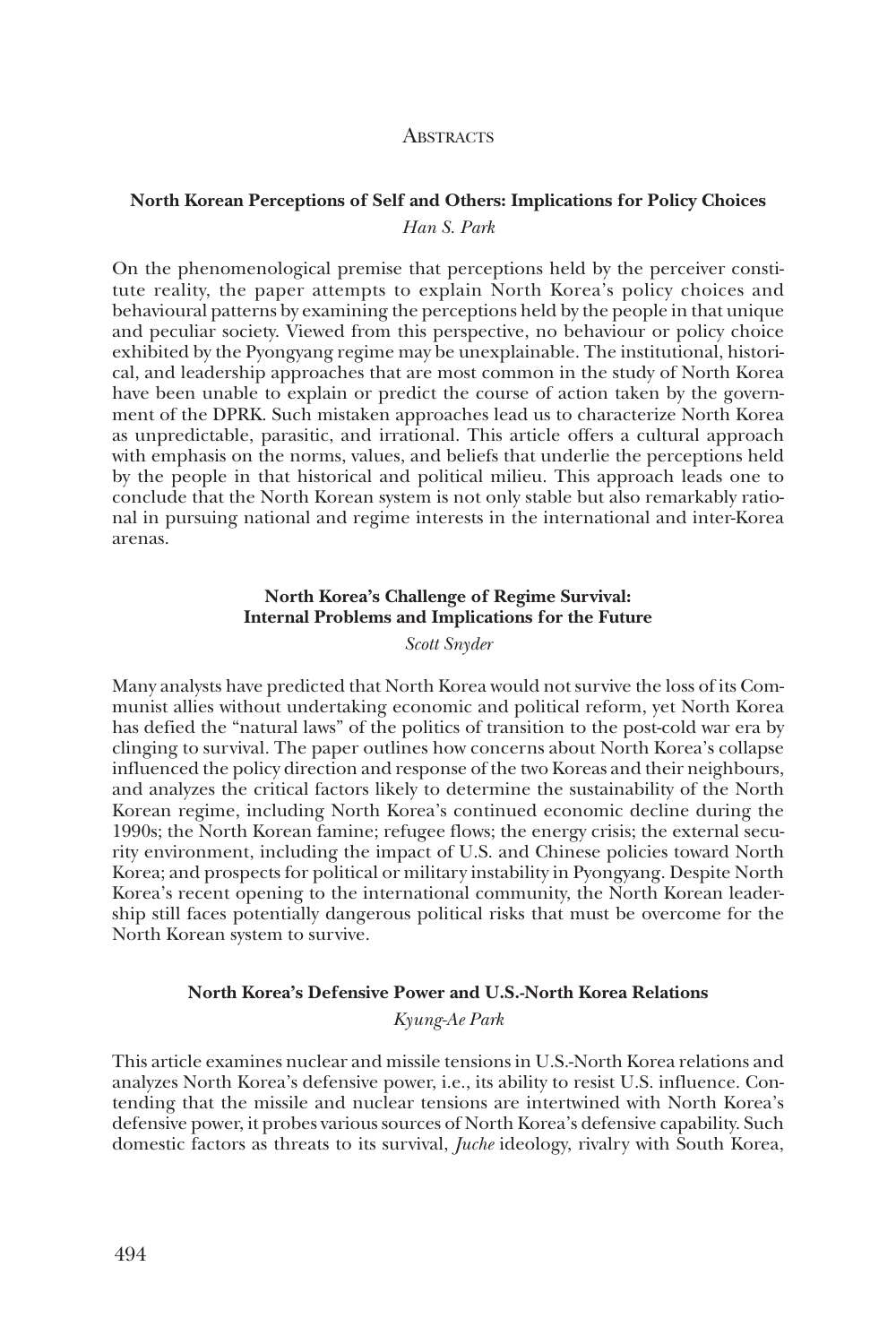consolidation of the new regime, and being small are examined as factors that help Pyongyang increase its capacity to withstand pressure from Washington and compensate for the asymmetry of power between the two systems. Pointing to a paradoxical phenomenon of the "power of the weak," the article argues that the traditional power approach falls short in accounting for North Korea's role and influence in the nuclear and missile crises with the U.S. Although the U.S. is far more powerful than North Korea, America's superior military or economic power does not guarantee North Korea's compliance with U.S. interests when North Korea is determined to exercise its defensive power.

### **Peace and Neutrality on the Korean Peninsula: A Role for Canada?**

*Robert Bedeski*

Canadian recognition of North Korea and the past decade of interaction suggest that Canada may be well suited to take the lead in further solution of the Korean Peninsula dilemma. The time has arrived to restart the 1954 reunification process that dissolved during the cold war. Without reunification, millions of North Koreans will remain under an oppressive regime, and without neutralization, the Korean Peninsula may continue to be a cradle of regional conflict. For decades, the D.P.R.K. has maintained its reputation as a rogue state with terrorism, alleged development of WMD (weapons of mass destruction), and an unwillingness to abide by international law. Economic bankruptcy and prolonged famine appeared as symptoms of approaching collapse, but Kim Jong Il's regime has managed to survive; in June 2000, he suspended long-standing hostility and met in Pyongyang with South Korean President Kim Dae Jung. If the current trend of thaw continues, there may be opportunities to resolve the tensions of the Korean War, and even move toward reunification of the Korean Peninsula. With Canadian initiative, an international solution to reunification may be possible by restarting the Geneva Conference of 1954, and by working towards a neutralized and reunited Korea.

### BOOKS REVIEWED IN THIS ISSUE

### **Asia General**

| <b>GLOBALIZATION AND CITIZENSHIP IN THE ASIA-PACIFIC.</b>                |                        |  |
|--------------------------------------------------------------------------|------------------------|--|
| Edited by Alistair Davidson and Kathleen Weekley.                        | David W. Edgington 571 |  |
| GLOBALIZATION, GROWTH AND MARGINALIZATION.                               |                        |  |
| Edited by A. S. Bhalla.                                                  | George Rosen 572       |  |
| <b>China and Inner Asia</b>                                              |                        |  |
| CHINA AND THE SOUTH CHINA SEA DIALOGUES.                                 |                        |  |
| By Lee Lai To.                                                           | Robert Sutter 574      |  |
| WHAT IF CHINA DOESN'T DEMOCRATIZE?:                                      |                        |  |
| Implications for War and Peace.                                          |                        |  |
| Edited by Edward Friedman and Barrett L. McCormick. Pitman B. Potter 575 |                        |  |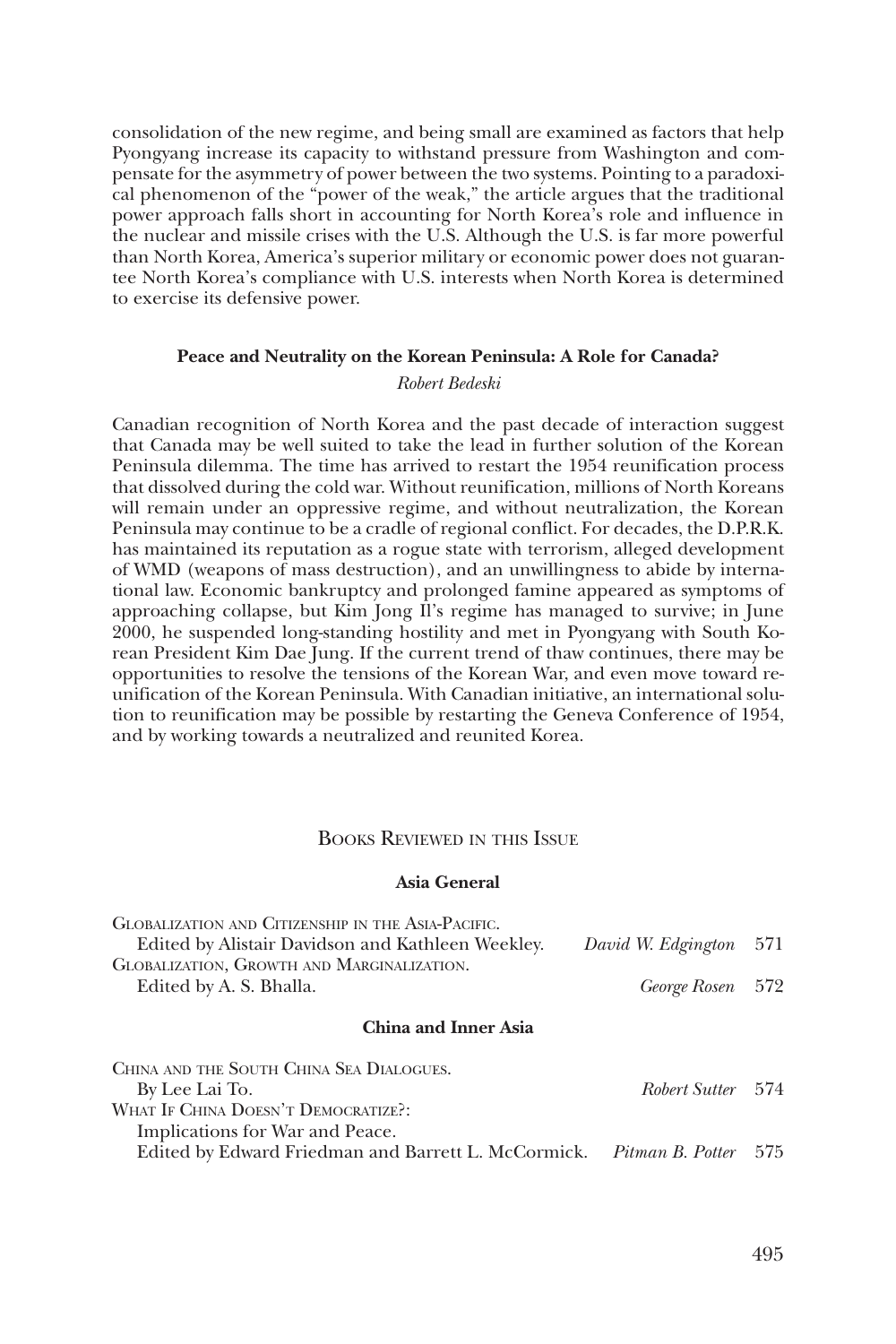| AFTER THE PROPAGANDA STATE: Media, Politics and             |                      |     |
|-------------------------------------------------------------|----------------------|-----|
| 'Thought Work' in Reformed China.                           |                      |     |
| By Daniel C. Lynch.<br>Barrett L. McCormick                 |                      | 577 |
| CINEMA AND URBAN CULTURE IN SHANGHAI, 1922-1943.            |                      |     |
| Edited by Yingjin Zhang.                                    | Paul G. Pickowicz    | 578 |
| THE USES OF LITERATURE: Life in the Socialist Chinese       |                      |     |
| Literary System. By Perry Link.                             | <b>Richard King</b>  | 580 |
| PICTURING POWER IN THE PEOPLE'S REPUBLIC OF CHINA:          |                      |     |
| Posters of the Cultural Revolution.                         |                      |     |
| Edited by Harriet Evans and Stephanie Donald.               | James A. Flath       | 582 |
| TEN THOUSAND THINGS: Module and Mass Production in          |                      |     |
| Chinese Art. By Lothar Ledderose.                           | James A. Flath       | 584 |
| <b>WOMEN WRITERS OF TRADITIONAL CHINA:</b>                  |                      |     |
| An Anthology of Poetry and Criticism.                       |                      |     |
| Edited by Kang-I Sun Chang and Haun Saussy.                 | Allen N. Haaheim     | 585 |
| ONE INDUSTRY, TWO CHINAS: Silk Filatures and Peasant-Family |                      |     |
| Production in Wuxi County, 1865-1937. By Lynda S. Bell.     | Sylvia Hale          | 586 |
| HAKKA CHINESE CONFRONT PROTESTANT CHRISTIANITY, 1850-1900:  |                      |     |
| With the Autobiographies of Eight Hakka Christians,         |                      |     |
| and a Commentary.                                           |                      |     |
| By Jessie G. Lutz and Rolland Ray Lutz.                     | John S. Conway       | 588 |
| ORIGINAL TAO: Inward Training (Nei-yeh) and the             |                      |     |
| Foundations of Taoist Mysticism. By Harold D. Roth.         | Millie Creighton     | 589 |
| HONG KONG'S EMBATTLED DEMOCRACY: A Societal Analysis.       |                      |     |
| By Alvin Y. So.                                             | Joseph Y. S. Cheng   | 591 |
| HONG KONG's HISTORY: State and Society under Colonial Rule. |                      |     |
| Edited by Tak-Wing Ngo.                                     | <b>Glen Peterson</b> | 592 |
| DEMOCRATIZATION IN TAIWAN: Implications for China.          |                      |     |
| Edited by Steve Tsang and Hung-mao Tien.                    | Giles Guiheux        | 594 |
| DOCTORAL DISSERTATIONS ON CHINA AND INNER ASIA, 1976-1990:  |                      |     |
| An Annotated Bibliography of Studies in Western Languages.  |                      |     |
| Compiled and edited by Frank Joseph Shulman.                | <b>Glen Peterson</b> | 595 |
| <b>Northeast Asia</b>                                       |                      |     |
| JAPAN'S NEW PARTY SYSTEM.                                   |                      |     |
| By Ronald J. Hrebenar.                                      | Robert Dayley        | 596 |
| ADVICE & CONSENT: The Politics of Consultation in Japan.    |                      |     |

| ADVICE & CONSENT: The Politics of Consultation in Japan.         |                            |       |
|------------------------------------------------------------------|----------------------------|-------|
| By Frank J. Schwartz.                                            | Robert Charles Angel       | 597   |
| A HISTORY OF JAPAN: From Stone Age to Superpower.                |                            |       |
| By Kenneth G. Henshall.                                          | Gregory Polakoff           | 599   |
| DOCUMENTS ON THE RAPE OF NANKING.                                |                            |       |
| Edited by Timothy Brook.                                         | Richard H. Minear          | 600   |
| THE NANJING MASSACRE IN HISTORY AND HISTORIOGRAPHY.              |                            |       |
| Edited by Joshua A. Fogel.                                       | <i>John H. Boyle</i> $601$ |       |
| THE JAPANESE HIGH SCHOOL: Silence and Resistance.                |                            |       |
| By Shoko Yoneyama.                                               | Eyal Ben-Ari               | - 603 |
| THE JAPANESE WAY OF TEA: From Its Origins in China to Sen Rikyu. |                            |       |
| By Sen Soshitsu XV. Translated by V. Dixon Morris.               | Veronica Taylor            | 605   |
|                                                                  |                            |       |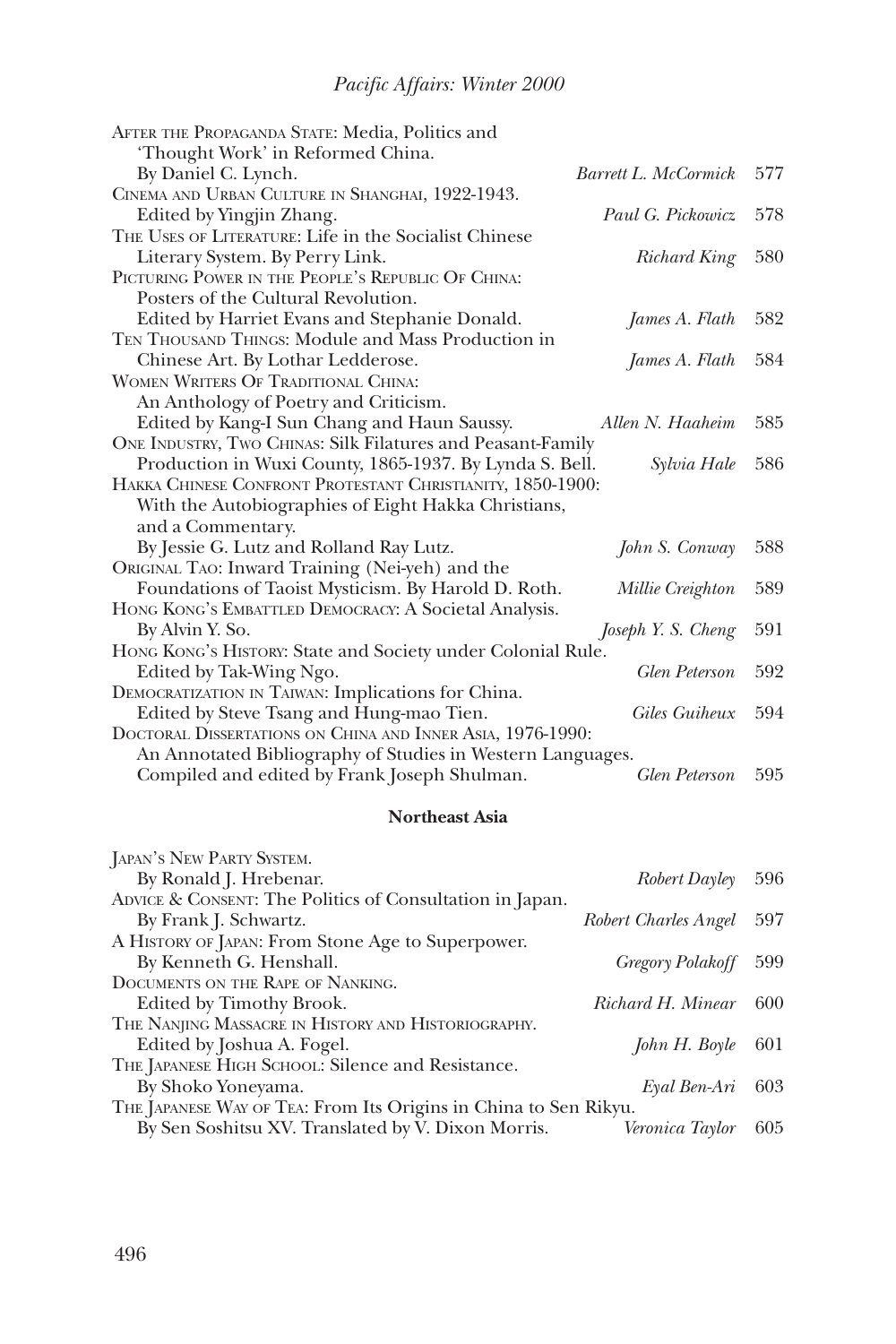### **South Asia**

| THE MAKING OF THE INDIAN ATOMIC BOMB: Science, Secrecy and                                   |                        |     |
|----------------------------------------------------------------------------------------------|------------------------|-----|
| the Postcolonial State. By Itty Abraham.                                                     | <i>T.V. Paul</i> 607   |     |
| DEMOCRACY WITHOUT ASSOCIATIONS: Transformation of the                                        |                        |     |
| Party System and Social Cleavages in India.                                                  |                        |     |
| By Pradeep K. Chhibber.                                                                      | Csaba Nikolenyi        | 609 |
| DECENTRALIZATION AND LOCAL POLITICS:                                                         |                        |     |
| Readings in Indian Government and Politics, 2.                                               |                        |     |
| Edited by S. N. Jha and P. C. Mathur.                                                        | Ahmed Shafiqul Huque   | 610 |
| SOCIETY, STATE AND SECURITY: The Indian Experience.                                          |                        |     |
| By Verghese Koithara.                                                                        | A. Z. Hilali           | 611 |
| THE LABOR OF DEVELOPMENT: Workers and the                                                    |                        |     |
| Transformation of Capitalism in Kerala, India.                                               |                        |     |
| By Patrick Heller.                                                                           | Vibhuti Patel          | 613 |
| EMBROIDERING LIVES: Women's Work and Skill in the                                            |                        |     |
| Lucknow Embroidery Industry.                                                                 |                        |     |
| By Clare M. Wilkinson-Weber.                                                                 | Michele Hardy          | 615 |
| PAKISTAN: Fifty Years of Nationhood, Third Edition.                                          |                        |     |
| By Shahid Javed Burki.                                                                       | Craig Baxter           | 616 |
| SRI LANKAN TAMIL NATIONALISM: Its Origins and Development                                    |                        |     |
| in the 19th and 20th Centuries.                                                              |                        |     |
| By A. Jeyaratnam Wilson.                                                                     | V. Subramaniam         | 617 |
| THE SIKH DIASPORA: The Search for Statehood.                                                 |                        |     |
| By Darshan Singh Tatla.                                                                      | Bruce La Brack         | 619 |
| <b>Southeast Asia</b>                                                                        |                        |     |
|                                                                                              |                        |     |
| BROTHER NUMBER ONE: A Political Biography of Pol Pot,<br>Revised Edition By David P Chandler | D. Gordon Longmuir 690 |     |

| Revised Edition. By David P. Chandler.                     | D. Gordon Longmuir 620 |     |
|------------------------------------------------------------|------------------------|-----|
| VOICES FROM S-21: Terror and History in Pol Pot's          |                        |     |
| Secret Prison. By David P. Chandler.                       | D. Gordon Longmuir 620 |     |
| NGUYEN COCHINCHINA: Southern Vietnam in the                |                        |     |
| Seventeenth and Eighteenth Centuries.                      |                        |     |
| By Li Tana.                                                | Alexander Woodside 623 |     |
| GUERRE ET PAIX EN ASIE DU SUD-EST.                         |                        |     |
| Edited by Nguyen The Anh and Alain Forest.                 | Alexander Woodside 624 |     |
| <b>STRUGGLING WITH DEVELOPMENT: The Politics of Hunger</b> |                        |     |
| in the Philippines. By Lynn M. Kwiatkowski.                | Clare Mochrie          | 626 |
|                                                            |                        |     |

### **Australasia and the Pacific Region**

| BODIES AND PERSONS: Comparative Perspectives from  |                    |  |
|----------------------------------------------------|--------------------|--|
| Africa and Melanesia. Edited by Michael Lambek and |                    |  |
| Andrew Strathern.                                  | Nancy McDowell 627 |  |